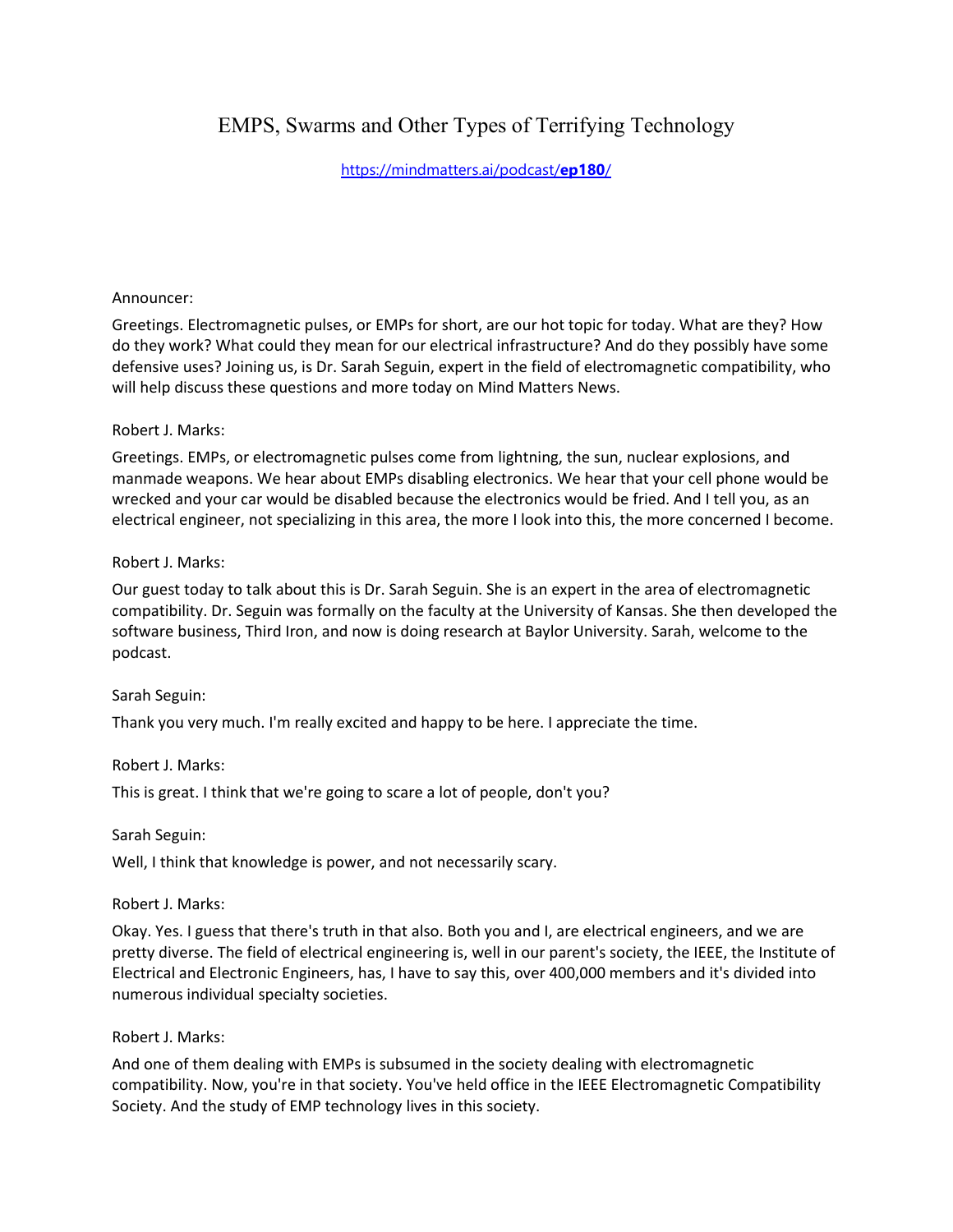#### Robert J. Marks:

Before talking about EMPs, let's be a little bit more general and just define what electromagnetic compatibility is, and why electrical engineers need a separate society to study electromagnetic compatibility. Could you describe the general field of electromagnetic compatibility?

#### Sarah Seguin:

Yes, I'd be happy to. It's a very large field. And a note that I am currently Chair of the Spectrum Engineering Committee, TC 6, Subcommittee of Electromagnetic, the IEEE EMC Society, Electromagnetic Compatibility.

#### Sarah Seguin:

So EMC, I always like to describe it the best when I was teaching the class at Kansas, basically electromagnetic compatibility, is based on the fact that all active devices radiate electromagnetic energy. And the fact that I am talking to you through my computer, and I have a cell phone right next to me, and my microphone is working, and everything is just working seamlessly, is electromagnetic compatibility. And it's non-trivial.

#### Sarah Seguin:

Basically, all of these devices, by just simply being turned on, radiate electromagnetic energy. And then this electromagnetic energy, we want it to not interfere with other devices. A very good example of an electromagnetic compatibility issue that generally like we've decided not to fix, because it's for cheap speakers is, I think all of us have set our cell phone next to an inexpensive speaker. And right before it rings, or maybe before we receive a text message, you hear a little bit of buzz, right?

#### Sarah Seguin:

Well, that's because those speakers aren't shielded against that energy that is being induced within that circuit from your cell phone. Now, of course, there's expensive speakers that can handle this. But the generally cheap computer speakers, et cetera, can't. So electromagnetic compatibility is basically the fact that we take for granted that all of our devices work together when we turn them on and there's no interference.

#### Robert J. Marks:

So a specific type of electromagnetic compatibility is the EMP, the electromagnetic pulse. What are EMPs? And I don't know, maybe you could discuss some of their sources.

#### Sarah Seguin:

Well, one of the biggest and most well known sources for electromagnetic pulses are nuclear detonations. So of course, a nuclear detonation, it has all sorts of physical issues. And when they were testing the nuclear bomb originally, and nuclear detonation in the mid 1940s, it was discovered that semiconductor devices that were used to monitor these effects were actually destroyed. But they weren't actually destroyed by the physical blast. They were destroyed by the electromagnetic pulse that comes before the blast.

Sarah Seguin: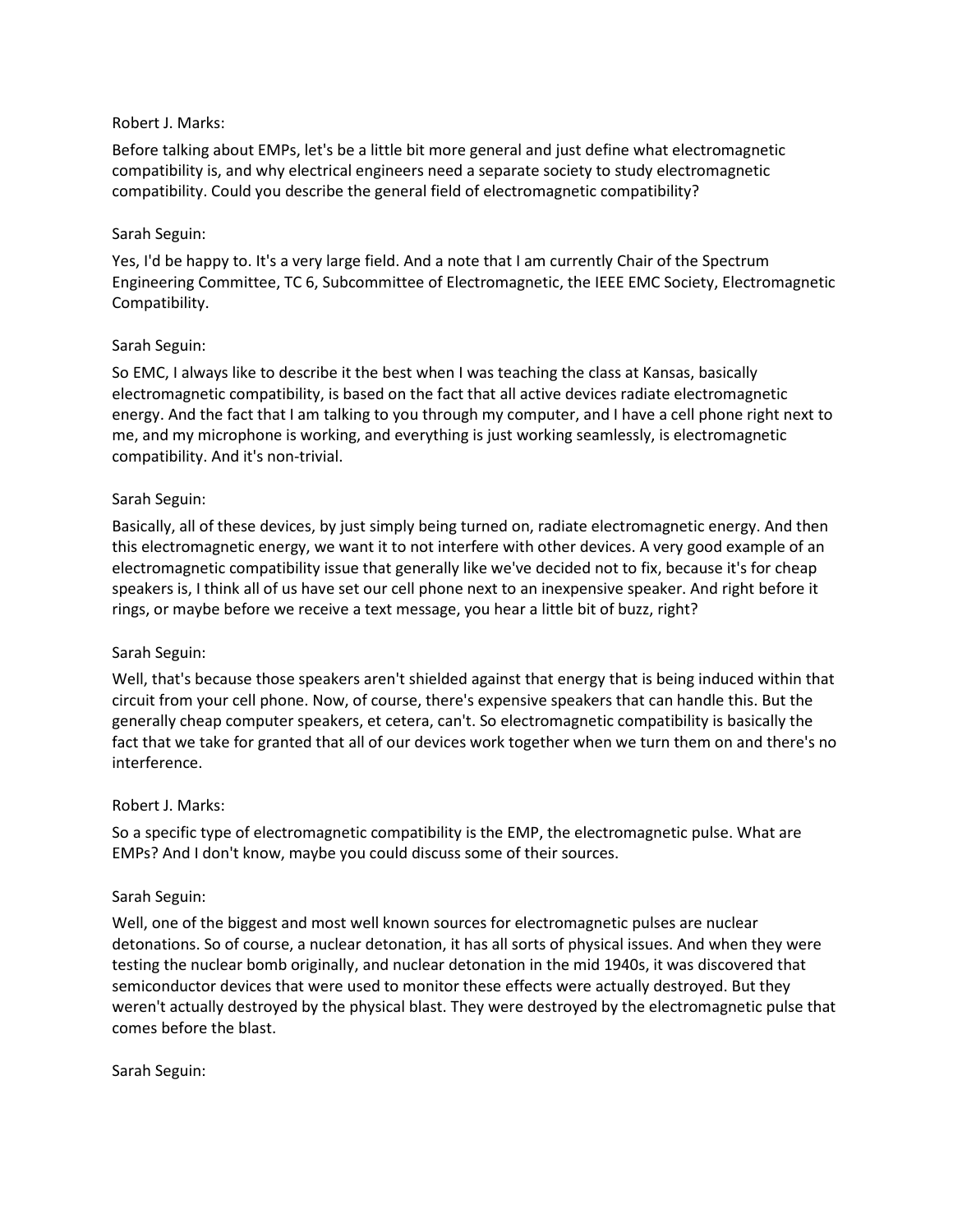Another source of electromagnetic pulses is lightning. And of course we can have created electromagnetic pulses. There have been some governments that have been working on that as well, that have been in the news recently.

#### Robert J. Marks:

Okay. Now, we hear that electromagnetic pulses fry our electronics, zap our electronic. What's the physics behind this? What is going on that a electromagnetic pulse can disable your cell phone or your car or something like that?

#### Sarah Seguin:

Well, again, it comes back to the whole electromagnetic compatibility issue here, and how hardened your device is. So what happens is you have a very intense, or powerful electromagnetic wave that's emitted from, for example, a nuclear detonation, or it could be created with electronics and a directional antenna. So then this intense electromagnetic wave basically causes current to be induced within the device.

#### Robert J. Marks:

I've always heard that, for example, your AM radio, as a result of electromagnetics being transmitted at the transmitter and you receive it. So it induces current and your radio.

#### Sarah Seguin:

Yeah. That's exactly what happens with AM radio, FM radio, all of it you're inducing current on the antenna that's receiving it. So an electromagnetic pulse is really just like a really strong transmission that's inducing currents on your electronics.

#### Sarah Seguin:

Unfortunately, it's in a way that we don't like, and the electronics generally aren't hardened for this or expected. Cause it could be antennas are definite problem places where a device could be vulnerable to EMPs. But in addition, just like, for example, if you think about a circuit board where there's a long trace to run currents across, EMPs could also induce currents there.

#### Sarah Seguin:

Now, inducing currents on a particular conductor is not necessarily the problem. The problem is when the semiconductors aren't rated for those level of currents that are induced. And then could actually physically cause these electronics to fry, like in the case in the early 1940s, when they discovered what was happening in their nuclear detonation tests or mid 1940s.

#### Robert J. Marks:

Yeah. In prepping for our conversation here, I read that Enrico Fermi, actually, anticipated this and asked people to cover some of their electronics prior to the Manhattan Project Explosion, which I thought was very insightful, let's talk about EMPs at a personal level. If an EMP goes off, we hear these fear things, will it fry my cell phone? Could it cut off communication between cell phones? In other words, screw up the infrastructure of communications, would it disable my car? Would it erase my flash drives in my computer memory? Are all of these true or some of them true?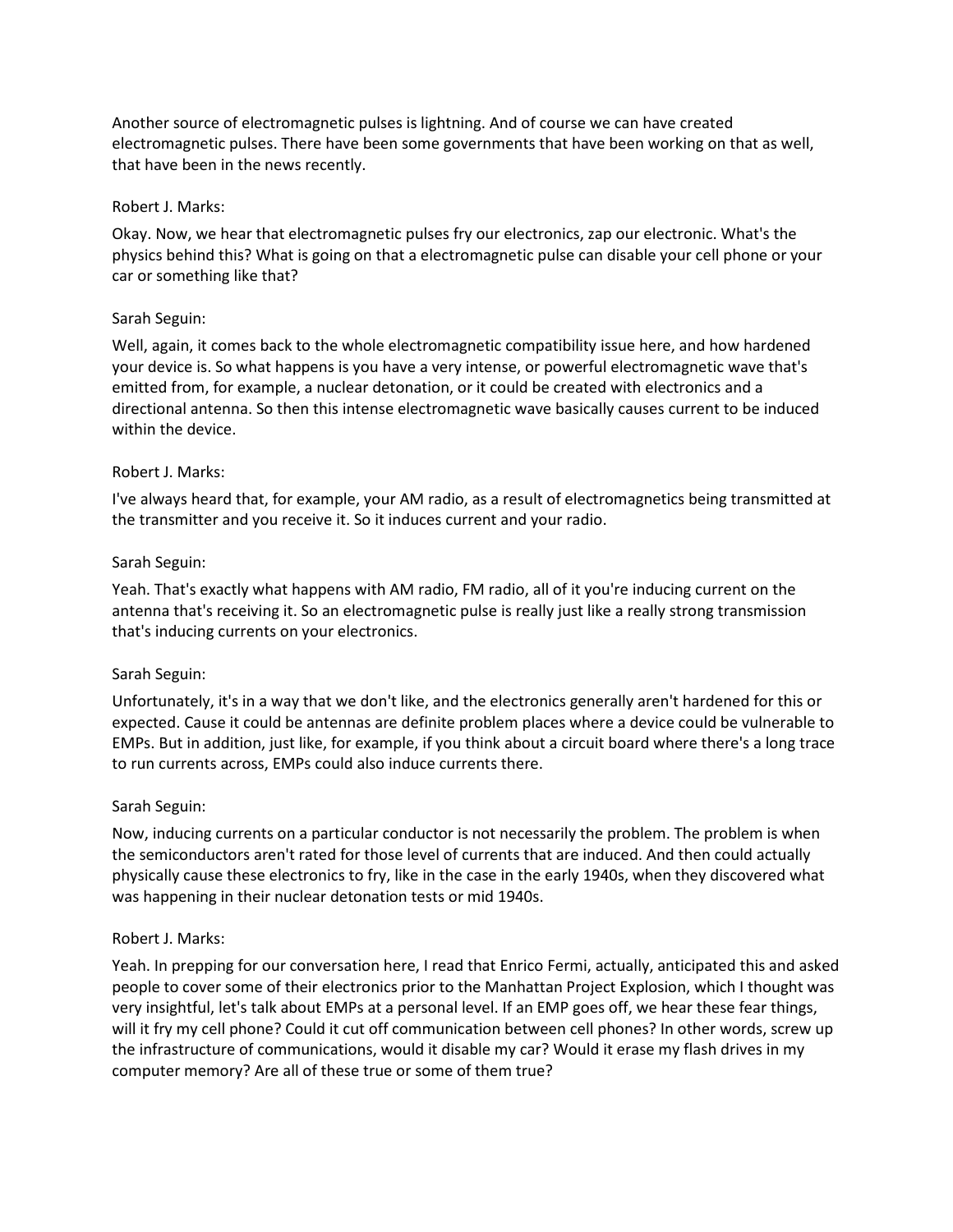### Sarah Seguin:

Well, they could be true. It all depends on your proximity to the EMP. Because of course we know that the wave propagation decreases, the further away that you get from the source of the EMP. So if you're right next to the EMP, say a cell tower or your cell phone, your house, or for example, a lightning strike creates electromagnetic pulses too. That's a natural occurrence of electromagnetic pulses.

#### Sarah Seguin:

If you are right next to it, especially, if you don't your devices, aren't hardened to it for a lightning, for example, if it can conductively go through your power system and you don't have protection through surge suppressors, then the answer is yes. But from a like whole system standpoint, could it completely bring down an entire area? Well, it really depends on the strength of the electromagnetic pulse.

#### Robert J. Marks:

Okay. Yeah. You've spoken a couple of times about hardening the electronics. How do you protect your electronics? Say you wanted to protect it, you hear that there's a bomb which is going to go off that's going to generate an electromagnetic pulse. What do you do with your cell phone to protect it?

#### Sarah Seguin:

Well, you would want it to be preferably in a shielded room.

Robert J. Marks:

Okay.

### Sarah Seguin:

But I don't know about you. I don't have a shielded room hanging around my house.

### Robert J. Marks:

One thing that somebody suggested to me is microwave ovens. Microwave ovens are surrounded by a shell, a so-called Faraday cage, I believe that keeps the microwaves in. I think it should also keep the microwaves out. So I might go and put my cell phone in a microwave in order to protect it, and try to remember not to turn on the microwave oven while it's in there.

#### Sarah Seguin:

Yeah. You could definitely hurt your electronics and your microwave. But actually that's not a bad idea. Microwave ovens though, are designed to specifically shield at the resonance of water, because that's how they work. So it's 2.45gigahertz. And so in general it would probably do a pretty good job if you were far enough away from the EMP.

#### Sarah Seguin:

So it basically, if it shields for 2.45 gigahertz, that means that you shield based on the wavelength. So 2.4 gigahertz, the wavelength is about 12.5 centimeters in general, like the rule of thumb is you make the aperture or the holes, the largest size, for example, you can all look into your microwave about a quarter wavelength of that.

Sarah Seguin: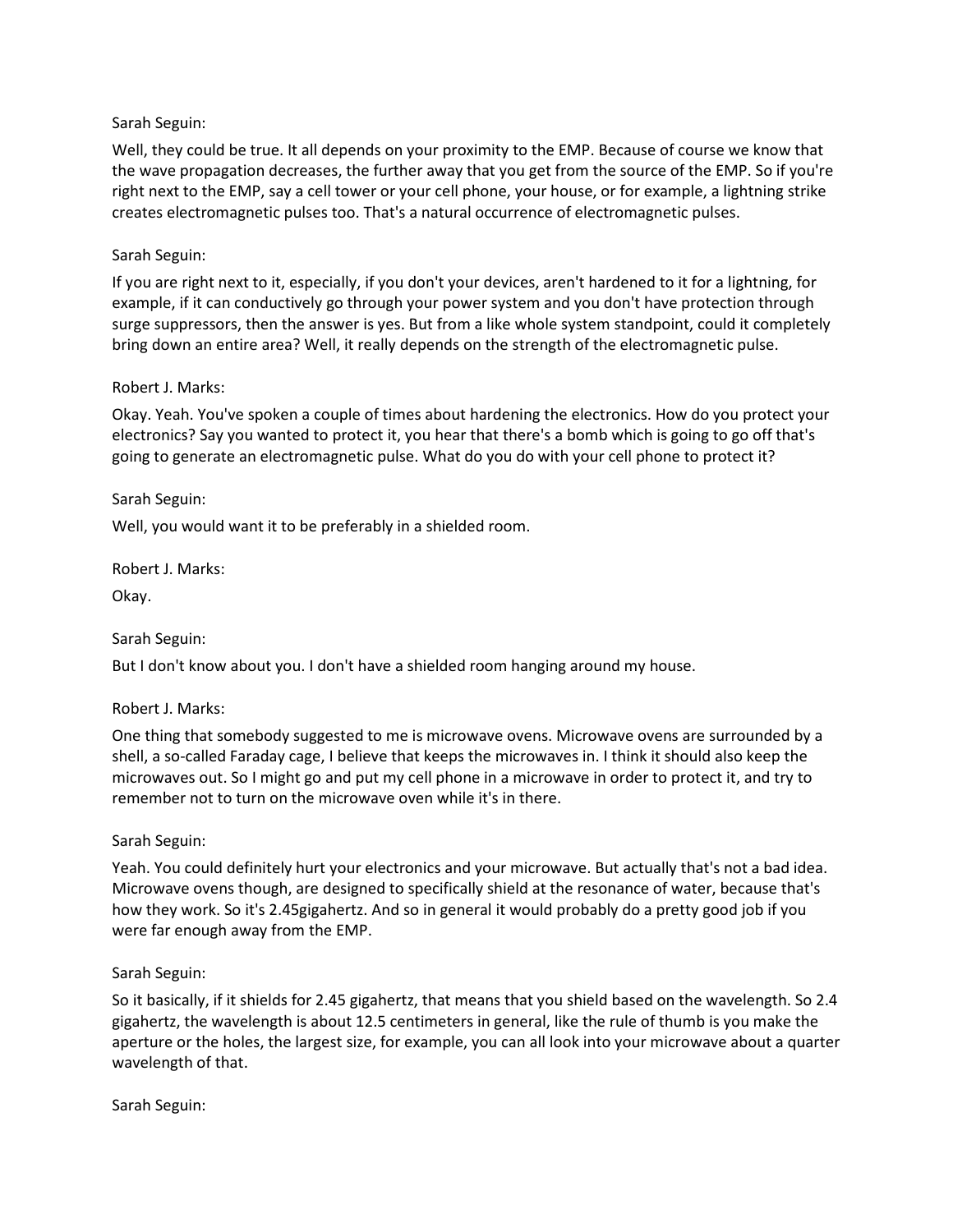So in general, that's for the highest frequency, so it would be protected for everything lower as well, in general, you can assume that. And so I think putting it in your microwave oven could be a really good choice for your cell phone provided that other infrastructure survives.

### Robert J. Marks:

One of the solutions I've also heard for protection is insertion of surge devices, surge protectors. The idea is that it's the quick change in the electromagnetic pulse that does a lot of damage. And maybe by using surge detectors, you could protect your electronics. Is that true?

#### Sarah Seguin:

Yes. It is definitely true. But you'd have to think about how the surge suppressor, what it's protecting against. So the surge protector is protecting against energy that comes from your outlets, or some cases people have whole house surge suppressors, some laboratories have whole building surge suppressors.

#### Sarah Seguin:

And so that assumes that for example, the electromagnetic pulse has, or lightning, which also got all those frequencies, it's an electromagnetic pulse of sorts. It induced current onto the power lines. And then it's means that these surge suppressors are protect against the large current that has been induced on the power lines from getting to your device. And then therefore, causing it damage through its power supply.

#### Robert J. Marks:

So this would only work if there was an EMP explosion and it affected say a power station that generated a surge on the line. If you were directly in the path of the EMP, it would fry your electronics and your cell phone directly. Is that right?

Sarah Seguin:

That's correct. Yeah.

Robert J. Marks:

Okay. Okay.

Sarah Seguin:

Well, it could. That is the part of the study of electromagnetic compatibility. Coming back to that is figuring out where devices are vulnerable. That's a whole study and then basically hardening them where they're vulnerable. So, for example, your cell phone is probably going to be more vulnerable at the frequencies that it receives.

Robert J. Marks:

Okay.

Sarah Seguin:

So it receives wifi at about 2.4 gigahertz. And so depending how close you are and how much of that frequency is in the electromagnetic pulse, for sure, you could definitely, if you are in the direct path of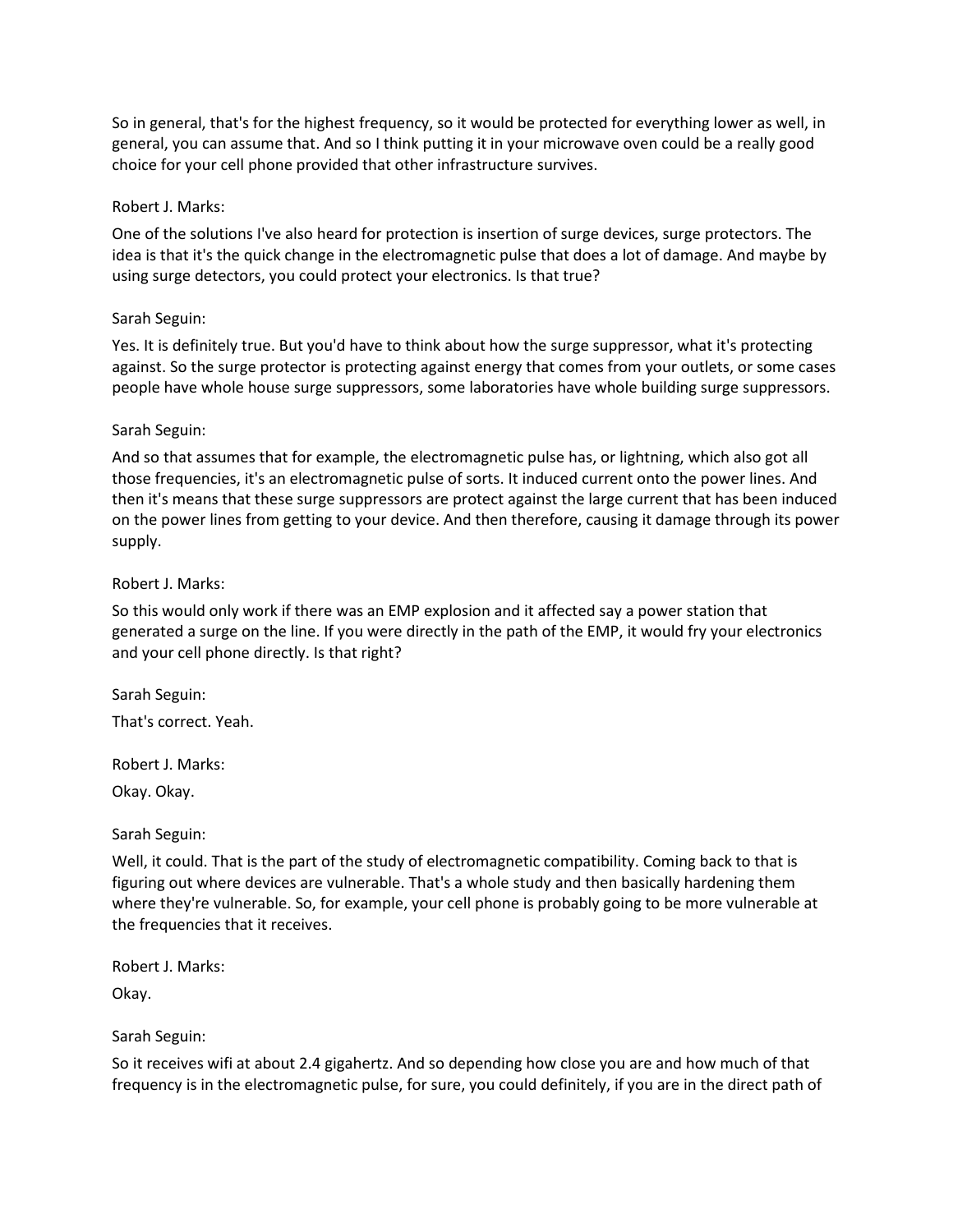that intense radiated electromagnetic energy, your devices could definitely be fried without being coupled through the power line. It just depends on where the energy is coming from.

#### Robert J. Marks:

Would an EMP destroy a flash drive, do know?

### Sarah Seguin:

An EMP could destroy a flash drive, more likely it would probably wouldn't destroy the specific data that's stored. But it could destroy the electronics in which case you'd have to fix the electronics to recover the data. So for all intensive purposes, it is destroyed, the data.

### Robert J. Marks:

Okay. Okay. I was having a conversation, I believe this was with a guy with Microsoft and we were talking about the best way to store files. And it used to be, you used little floppy disks, and then these floppy disks, you had USB ports that could have up to gigabyte on them. And now you can get them at terabytes buy them on Amazon.com.

#### Robert J. Marks:

And I found out that I tried to store some of my stuff on such devices. I went back in a year or two, and it was totally unreadable, I don't know where it went. But it just destroyed. And then along came rewritable CDs and DVDs. And I tried to store a lot of stuff on those, and that also in a couple of years, turned out to be no good. And he said that the best place probably, to store your stuff is on the cloud. And I'm wondering, and I don't know, and you probably don't know either whether the cloud is protected from these EPS.

### Sarah Seguin:

That's a really excellent question. As a co-owner of a software company that he is in the cloud, I have a little knowledge of the cloud, but I am by no means as software engineer, or a data center engineer. So what's interesting about the cloud, is that in general, they have distributed data services, and these distributed data services means that your data's not in any one place.

#### Sarah Seguin:

And so by storing your data in the cloud, an EMP would have to capture everywhere that your data is. So it'd be unlikely. And in general, these data centers, I know for Amazon AWS, I think there's one in Virginia, in general, or at least somewhere out east, these data centers do have quite a bit of protection and security.

#### Sarah Seguin:

Now, is your data safe from hackers? That's a different question for a different podcast. But your data would be more protected from electromagnetic pulse by storing it in the cloud. That's for sure.

#### Robert J. Marks:

Yeah. I had heard this too, that Microsoft has three or more centers and they would have it on the east coast, the west coast in the south. I should have looked, I should have looked this up, but I didn't. And that there is a redundancy there. And that if you lose one of these sites, well, you can still regain your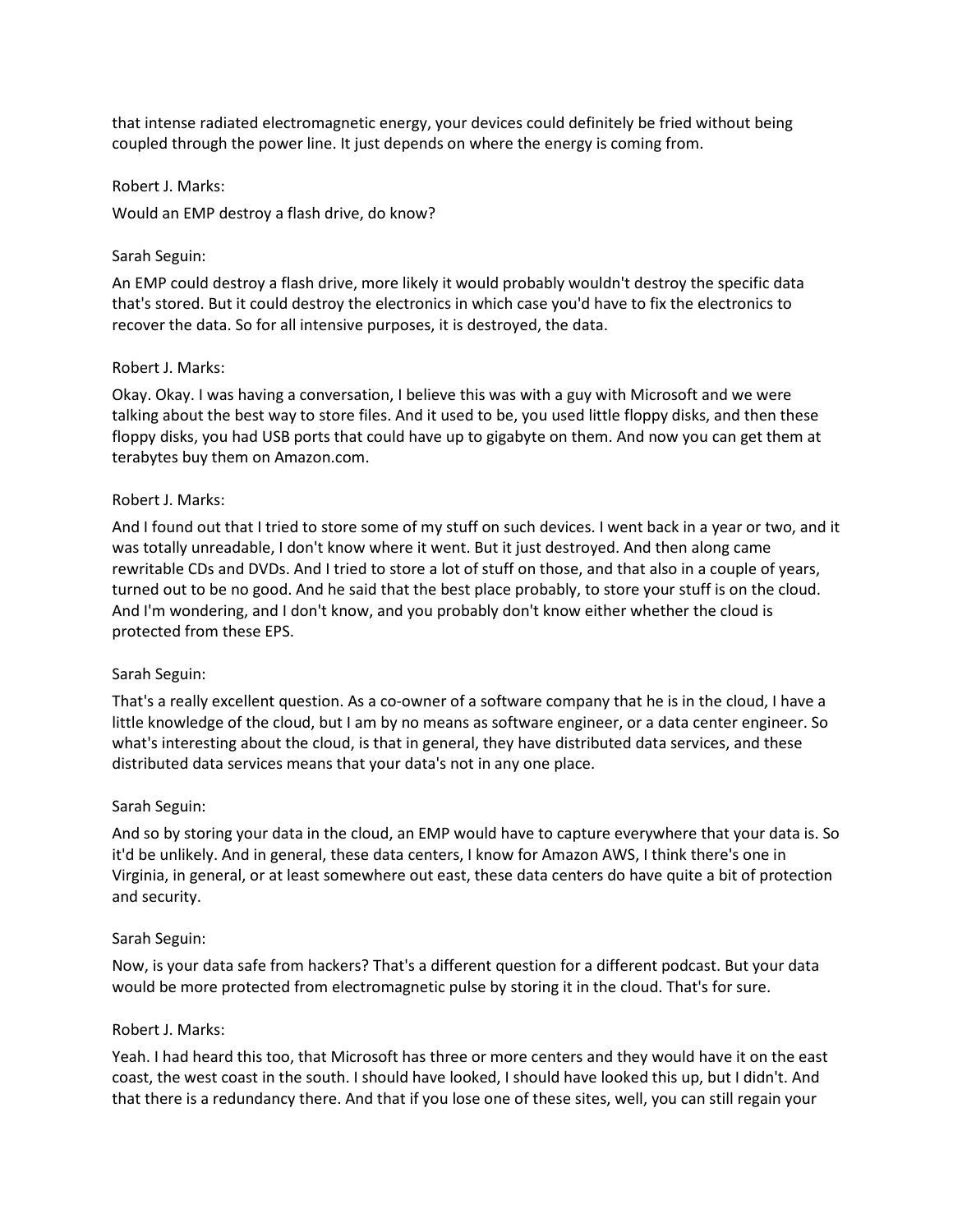information from another site. So they might be doing that instead of electromagnetic compatibility hardening. It's just a thought.

#### Sarah Seguin:

I think they do a little bit of both. I have known folks who work for IBM, who work in their data centers. They also have big data centers in the cloud as well. And in general, they are concerned about electromagnetic compatibility. They do employ EMC engineers. I know folks who work there or have worked there.

#### Sarah Seguin:

And so they do harden them a bit just by the fact that these really industrial servers just need to be hardened to work in a large room with a ton of servers. So it's kind of a combination, but I imagine they don't necessarily have military protection, if you will.

#### Robert J. Marks:

In 1989, our own sun electromagnetically disrupted the US power grid. Something scientists call a coronal mass ejection, CME, from the sun was about the size of 36 earths. And it erupted from the sun's surface. It set off a geomagnetic super storm. The result was what scientists called geomagnetically induced currents on earth.

#### Robert J. Marks:

These electrical surges infiltrated power grids all over north America and Northern Europe, and even destroyed a transformer at a nuclear power plant in New Jersey. Even more seriously. Canada's Hydro-Quebec Power Grid, crashed when the safety systems sensed the power overload caused by the ground currents. The failure knocked out electricity to six million people in Northeastern Canada for as long as nine hours.

#### Robert J. Marks:

Now, this was nature. EMPs come from manmade nuclear explosions. Here and there, we hear about EMPs from nuclear explosions, frying the power grid, and all of our electronics, a worse case scenario was reported by a federal committee called the National coordinating Center for Communications, the NCC, this is a 2019 report. They talked about high altitude EMPs, and you take the H from high altitude and then put in the EMP and you get a hemp.

#### Robert J. Marks:

So they're talking about hemp risks and this is a quote from their, from the report. It says hemp disruption and damage to critical infrastructures can occur across multiple time zones with one or more nuclear bombs exploded at high altitudes in the near region space, a single nuclear burst 250 miles above Kansas could destabilize much if not most of the US power grid. Likewise, one hemp burst over North America could significantly disrupt regional or continental data infrastructure such as the internet and our television radio phone and cellular networks." There, the quote ends.

### Robert J. Marks:

Now, an explosion 250 miles above the earth is about as high as the US space station is from earth. So the EMP just described would need to be detonated in outer space. Now, no one wants to militarize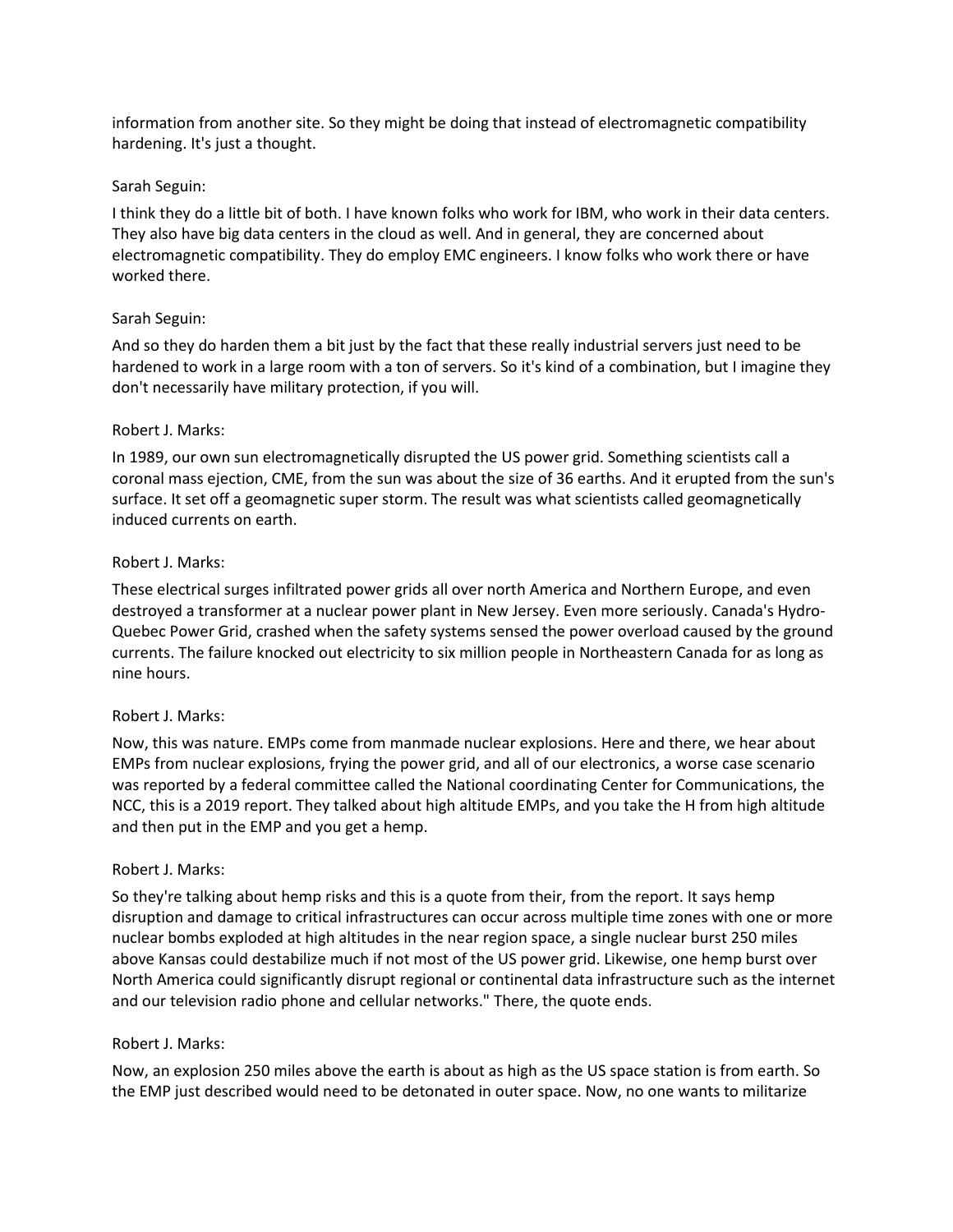outer space. But as I point out in my book, The Case for Killer Robots, cases like this can result in threats from our adversaries and unfortunately forced the issue. This is one of the many reasons former President Donald Trump, formed the United States Space Force, as a separate branch of the United States Military.

## Robert J. Marks:

And this is not theory. This is not a bunch of physicists scribbling on notepads with the equations. There's experimental verification. We know EMPs from nuclear explosions zap electronics. A 1962 test of a 1.4 megaton bomb exploded 250 miles above the Pacific Ocean disrupted global communications, and blew out street lights on the ground in Hawaii. There weren't many satellites in 1962, but the explosion zapped some of them that were there, this included the British Ariel 1 Satellite and a US, A Telstar Satellite.

### Robert J. Marks:

So today, we know that GPS is controlled by satellites. And so a thermonuclear bomb, 250 miles above the earth would destroy a lot of the satellites that's responsible for our GPS. This is one of the reasons, by the way, we have nuclear test ban treaties. I used to think that nuclear test ban treaties were put in place so that people would didn't develop thermonuclear bombs anymore. Well, that's probably one of the reasons.

# Robert J. Marks:

But another one was, every time you exploded one of these bombs, there was EMP effects in different parts of the world. Now, here comes the chilling part, Russia and China, both have the technology to detonate an EMP from space. EMP threats from US adversaries from less developed countries like North Korea and Iran would have to be detonated closer to the ground. But nevertheless, could do severe damage.

### Robert J. Marks:

So I want to talk about EMPs specifically in the power grid. An EMP miles above Kansas, above your former employer, University campus could wipe out the American power grid according to this report, more realistic EMPs from US adversaries would not be that powerful. It just in general, could you give us an overview, how vulnerable is the United States power grid to general EMPs?

### Sarah Seguin:

Well, it's really hard to know the answer to that question, unless you're this specific power grid. So when I was looking into this a little bit, it really depends on the specific power grid, but in general, if you think about how easily an electromagnetic pulse could couple into power grid, well, all you need is a really good conductor.

### Sarah Seguin:

Well, what do you need in the power grid? Well, to get electricity to folks, you need really good conductors. And we have them,. Many of them not buried. The lines that are buried would have a little better shielding, but the ones, of course, for really long lines, we bury our electrical lines in large cities and newer cities, of course. But if we're running them for really long length, we're running them across fields and they're in the sky if you will. I mean, above the ground, anyways.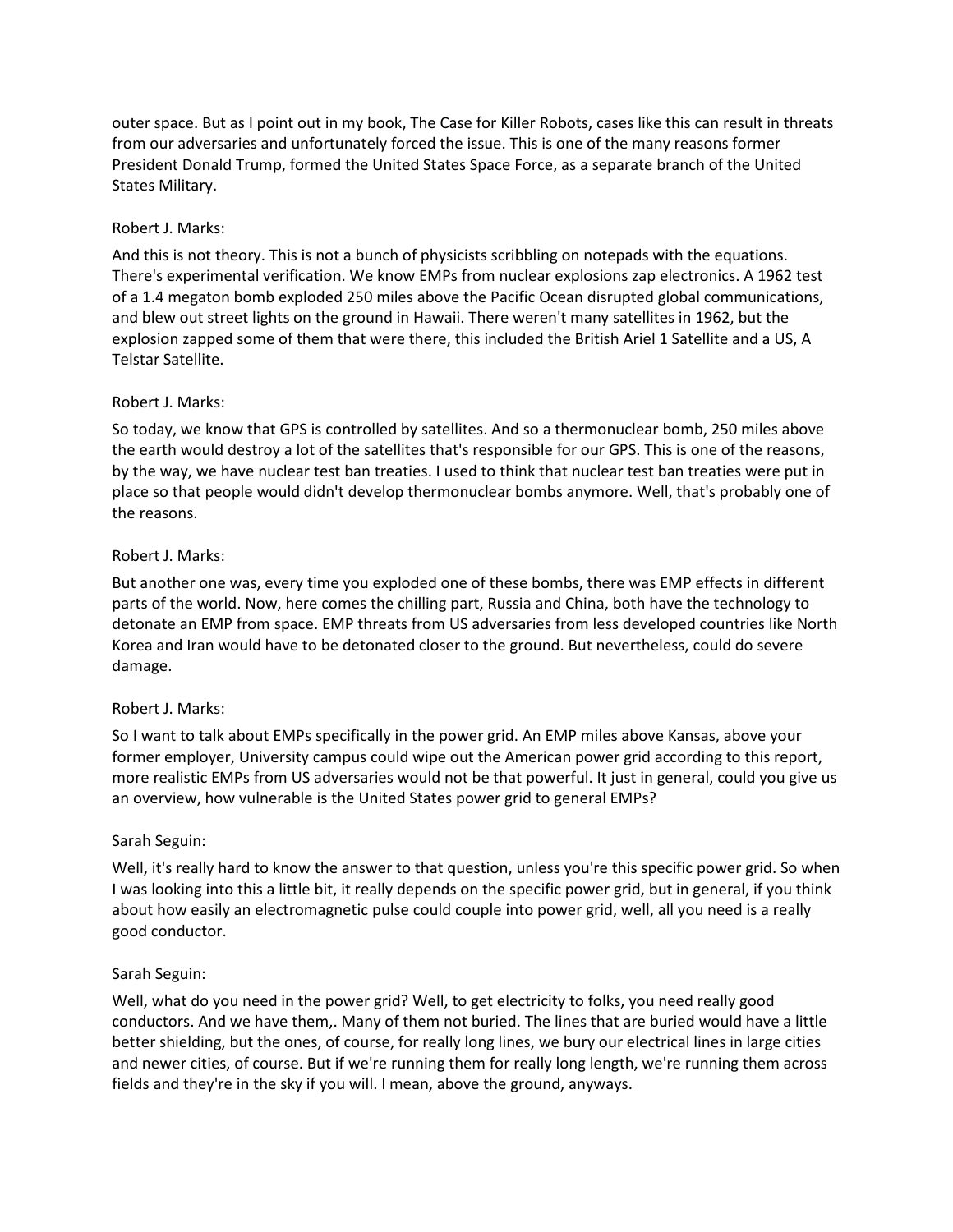### Sarah Seguin:

So it really depends how each individual power transmission grid is hardened for electromagnetic pulses. And in the process of doing some research, I found a report by NRECA, which is one of America's co-op. These electrical co-ops are places that basically take care of power distribution. You have your power company, they do the generation of the power, but then there's these various cooperatives across the United States, that then basically, figure out how to distribute this power, which is very nontrivial.

#### Sarah Seguin:

Anyways, their conclusion from a 2019 report was that an electromagnetic pulse would not have widespread impact on the electrical grid. Now, I actually tend to agree with you that an electromagnetic pulse put in the right place, knowing certain vulnerabilities of, for example, certain local power distribution centers could take down a large portion of the grid. You would definitely want to go through city centers to have the most impact.

#### Robert J. Marks:

When we drive by these power substations, I look over and again, I'm not an expert in the field, but I don't see any shielding there. I don't see any protection.

#### Sarah Seguin:

Yeah. So there's one not too far from my suburb. And I find it super fascinating. I don't know if they caught me looking one day, but they've actually recently covered. They've recently covered the fence so I can't look in. But I find them super fascinating. And actually, when I'm just driving down the road, I love looking at these power lines and figuring out, now they mount cell towers on them as well.

### Sarah Seguin:

And in general, I think that are more concerned with lightning. They're probably more hardened for something like lightning. But the actual terroristic threat, I don't think that they have spent too much time hardening the grid for that.

#### Robert J. Marks:

That's a little bit scary. I, in also prepping for this podcast, I ran across an article in Forbes, and this was published in June, 2021. So it wasn't that long ago, there was a federal committee called the EMP Task Force on National and Homeland Security, and they issued a scary report specifically on China's ability to conduct an EMP attack on the United States.

#### Robert J. Marks:

Now, according to Forbes, China, now has super EMP weapons. And again, they might be in outer space, they have satellites in outer space. They also say that China knows how to protect itself against an EMP attack, so I have no idea what's happening in China. But apparently, according to Forbes, they're doing things about hardening, their power grid, and they have developed protocols to conduct a first strike attack on the United States.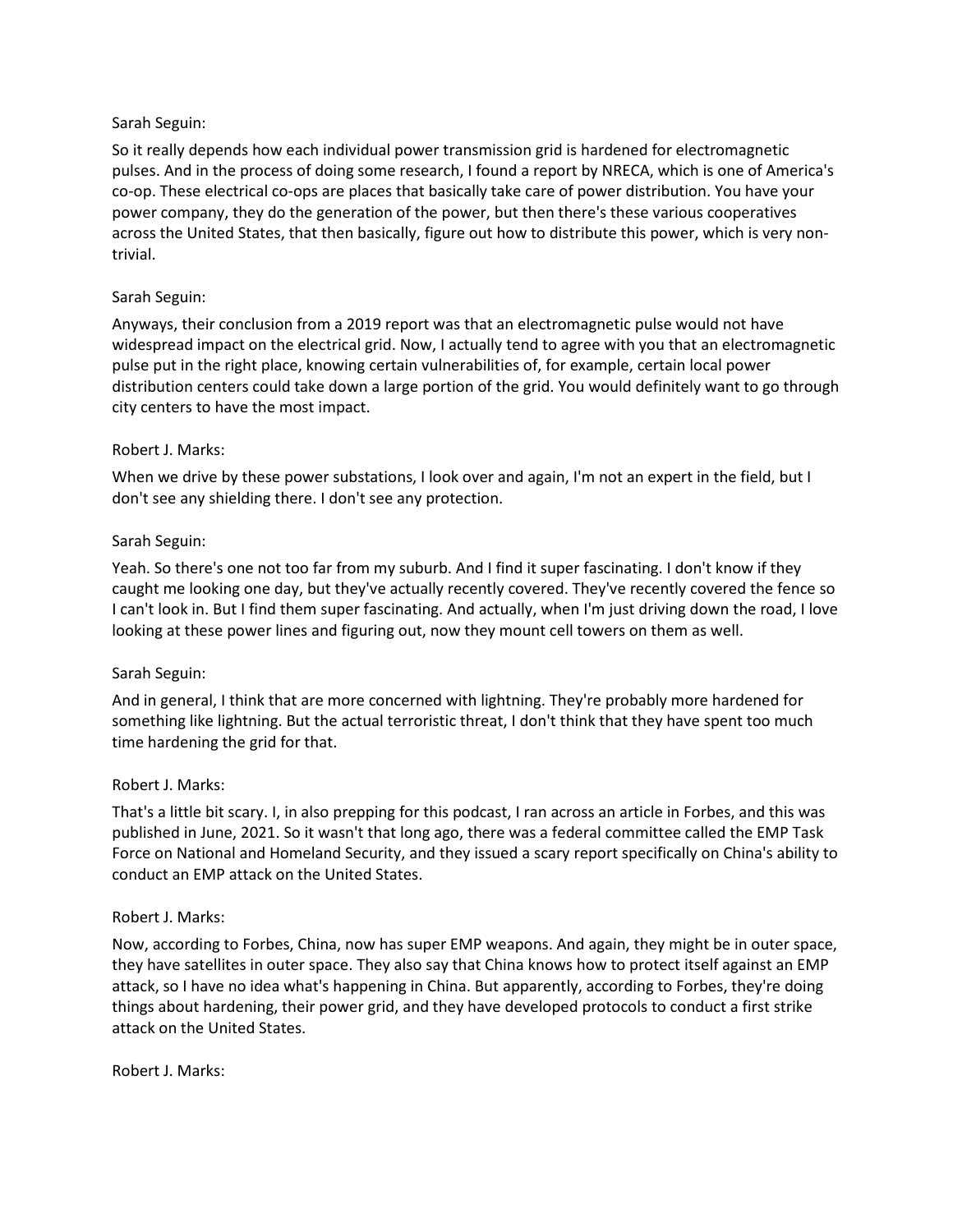It would be a devastating Pearl Harbor sort of incident should they ever choose to do that. That's just chilling. Do you know if there's been any proactive attempts to protect the US power grid?

#### Sarah Seguin:

I am not privy to that information. Because there have been some recent reports identifying the issue, I think that there has been some discussion. But are we putting funding into it? I question that, I think we should be though.

#### Robert J. Marks:

Yeah. Hopefully. What's the physics behind EMPs frying the power grid. One of the places I believe is transformers. I hear a lot about EMP taking out transformers. What's the physics that happens that zaps transformers with EMPs?

#### Sarah Seguin:

So you talked about China and possibly even they might have satellites that could direct the energy, which is very terrifying to me too. And I can think about it actually being possible. It'd be expensive. But certainly for someone determined, it may be possible. Honestly, you could build something where you're just a person walking by with some dedicated antenna as well.

### Sarah Seguin:

And in general, what the physics is, is it creates a very large electromagnetic wave that then is designed to couple into these transformers, and these substations very well. So you would know in general, how the substation works, and you'd create a frequency that would couple in well. And then you can literally induce the currents from that electromagnetic wave that then could actually just completely take out the electronics. And transformers, the big problem is the way it... I mean, you're an electrical engineer, you know how a transformer works, right?

### Robert J. Marks:

Yeah. I know enough to be dangerous. Yes.

Sarah Seguin:

I think that's all of us. Right.

### Robert J. Marks:

That's true. And so I'm wondering if the transformers, it's just a thought, I don't know if this is what happens, but I would imagine that the wires would get so hot they would melt the insulation and everything would be shorted out.

#### Sarah Seguin:

Right. I think that would probably one of the main mechanisms. It would just have this huge current induced that then, yeah, it shorts it out and then once it's shorted out, then nothing's going to work. And also you'd have big currents induced across the grid that way. And then you could, take out other people's electronics near the substation as well.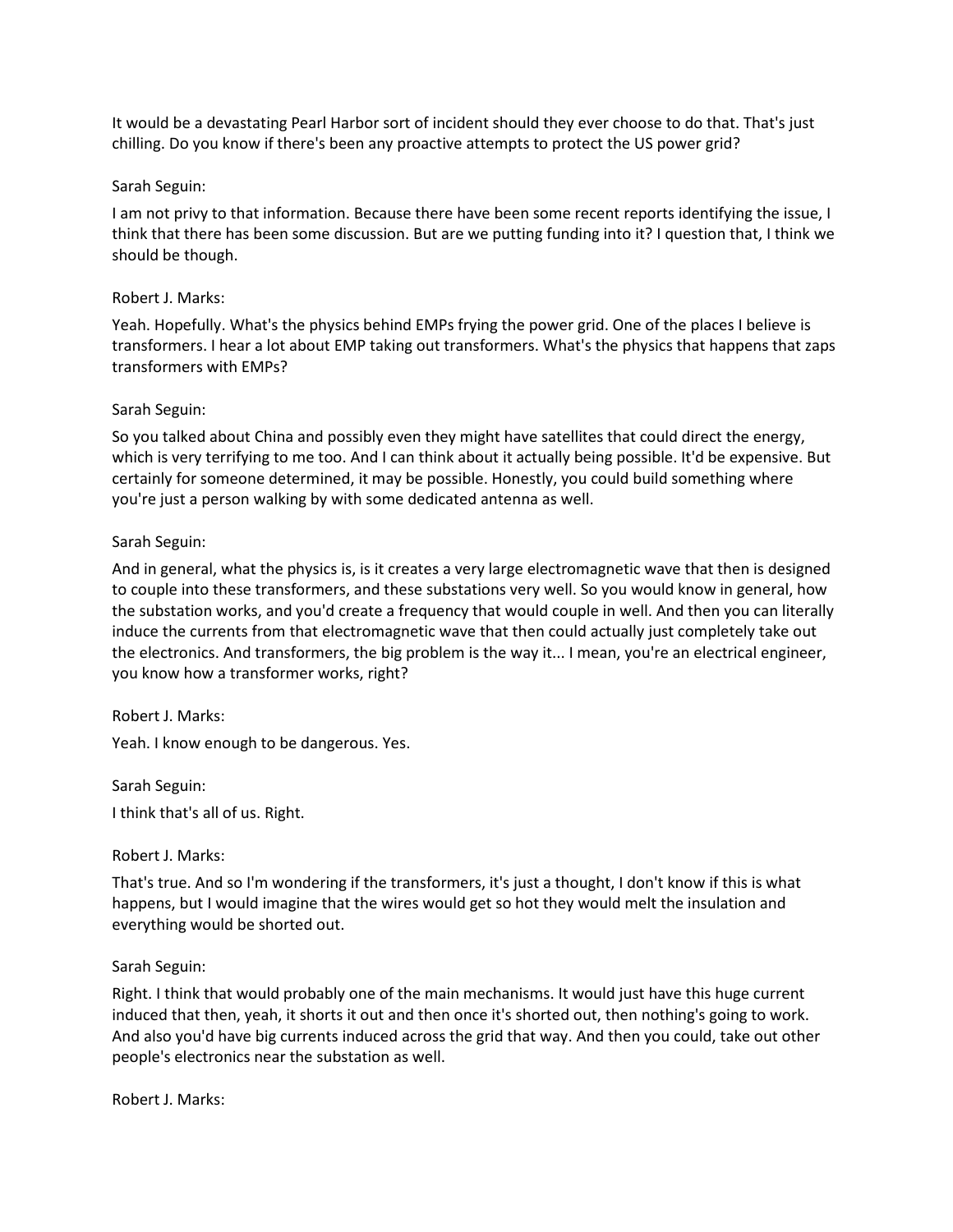Now, we think about EMPs originating from big nations like China and Russia, and also from smaller countries, North Korea, and potentially Iran. So this brings up the topic of terrorism. How much would a small EMP device cost a terrorist that wants to do some damage?

## Sarah Seguin:

Well, I think that you could probably do it for several thousand dollars and do a very directed EMP to something like the power grid, or some building that you were trying to... I don't want anybody to knock on my door. Because I'm definitely not thinking about doing this.

### Robert J. Marks:

Okay. Okay.

# Sarah Seguin:

But you could definitely do it for several thousand dollars. And you could direct it to a specific building just in the way that other terrorist attacks have been directed to specific buildings or specific stations in the past.

# Robert J. Marks:

Okay. That's a little bit scary. Now, for a few thousand dollars, if you could build an EMP, we're not talking about explosions here, thermonuclear bombs going off, rather we're talking about super antennas, if you will. Is that a fair statement?

## Sarah Seguin:

Yeah. This is not talking about having any nuclear material. This is actually creating a very specific device that you know would affect the electronics that you want to affect. For example, we've read that Russia has created something, which is basically a directed electromagnetic pulse for taking down UAVs at specific microwave frequencies.

# Sarah Seguin:

So what you could do, you would have to have some prior knowledge of the substation you wanted to take down, or the building. But you could very specifically, having some knowledge, which wouldn't be very difficult to get, spend many thousands and do some major damage if you chose a significant, important target. And of course I could name any number of those. And so could anybody listening to this podcast but we would hope that no one would.

### Robert J. Marks:

Hopefully, but our adversaries sometimes are very creative. Getting back to the power grid, there is, as we mentioned, a lot of talk about improving the infrastructure in the United States. And one of the questions is what would it take to harden the US power grid? And I read one source and I don't know about the validity of the source. There's so much fake news out here today. But this is from a place called the Foundation for Resilient Societies, and we will provide links on the podcast notes to a lot of the articles that we referenced here. So you can go and check out and verify this.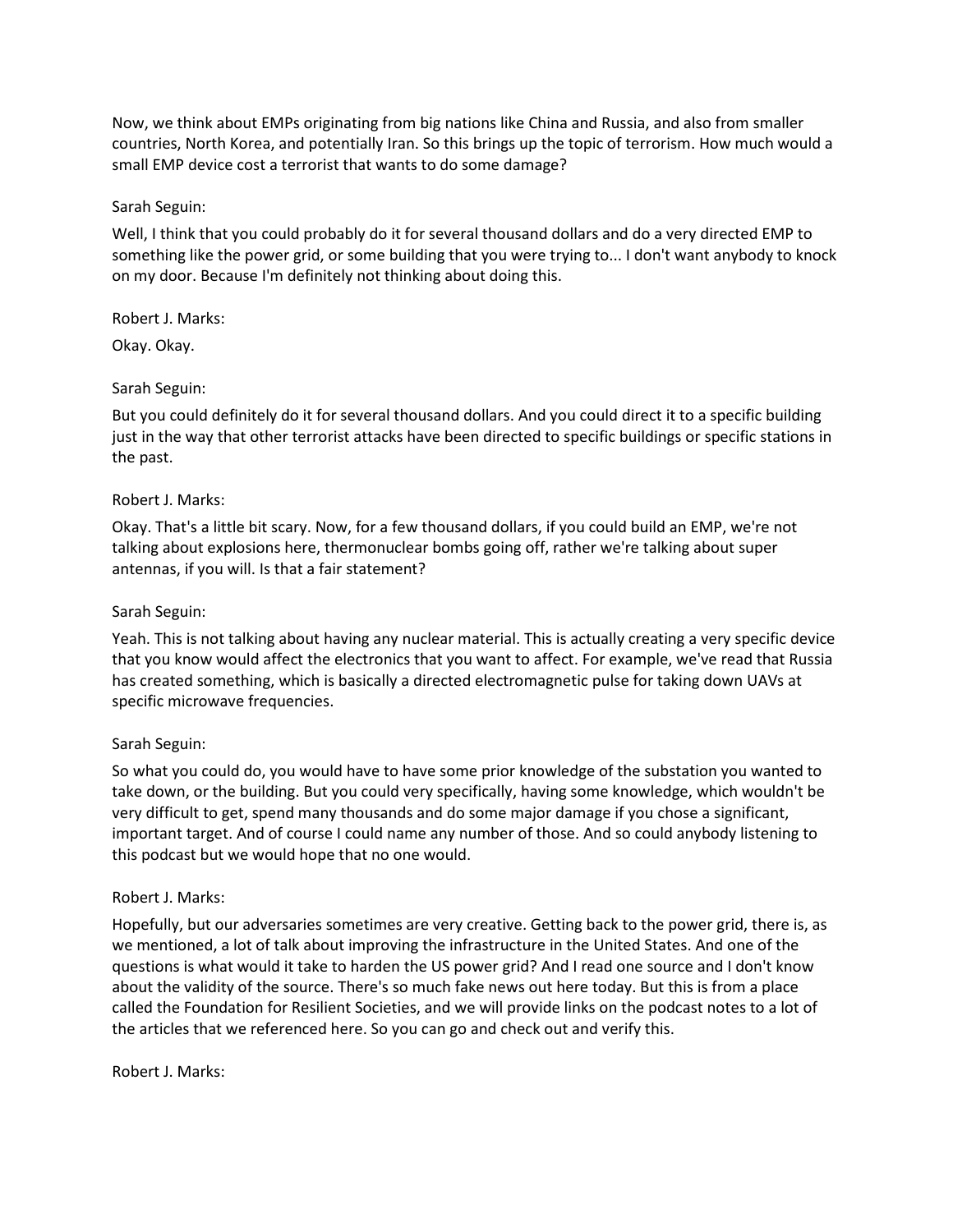But one source says that the first order cost model would be an overnight cost of EMP protecting the US bulk electric system to be on the order of 255 billion dollars. Now, when people get into billions and trillions, I think that they begin to lose focus on what that means.

#### Robert J. Marks:

We are about trillion dollar stimulus packages. And if you look at that, how much is a trillion? Is it bigger than a billion? Yeah, it's a thousand times bigger than a billion. But what does that mean? Well, \$1 trillion dollars, if we divided it between the 328 million people in the United States is over \$3,000 per capita. So if we were to have the United States citizenry pay for that one trillion dollars, then each of us would have to each man, woman, and baby would have to cough up \$3,000.

#### Robert J. Marks:

And so in order to fix the power grid, this one source says that it would be \$776 per capita. And they're talking about 255 billion. So we have a long way to go. And that's scary. Finally, Sarah, how scared of you are EMPs and the vulnerability of the United States to EMPs? As a specialist in electromagnetic compatibility on EMPs?

#### Sarah Seguin:

I am worried. I think that we should put some funding after hardening our electrical grid, and other important targets such as, certain buildings, for example, government buildings, to make sure that in the event of an electromagnetic pulse, if we truly are just going for the electromagnetic pulse and not like one attached to an explosion, which of course there's other issues associated with that. I think that we should be putting some funding after that.

### Sarah Seguin:

And I am worried. But do I sleep at night? Well, yeah. I mean, there's all sorts of things to worry about that are scarier than electromagnetic pulses.

### Robert J. Marks:

There are so many things to worry about. You got to pick one and work on it, right?

#### Robert J. Marks:

One of the uses of EMPs is defensive. And I'm pretty excited about it, because it answers a question that I've had for quite a while specifically, how do you deal with drone swarms? EMPs can be in the microwave frequency range, microwave ovens don't use EMPs, but the microwave radiation is contained to the oven by a Faraday cage. A Faraday cage is a metal surrounding that keeps the microwaves inside. It can also be used to keep microwaves from the outside, from getting in.

#### Robert J. Marks:

One question, not about specifically EMPs, but just in general, microwaves, can a steady dose of low power microwaves, not a pulse, but just a slow continuous exposure to microwaves, make us sick?

#### Sarah Seguin:

It can. And there have been some studies which you can even go to PubMed yourself and look up things like Havana syndrome and look at it yourself. So the reason being, is microwaves actually work by the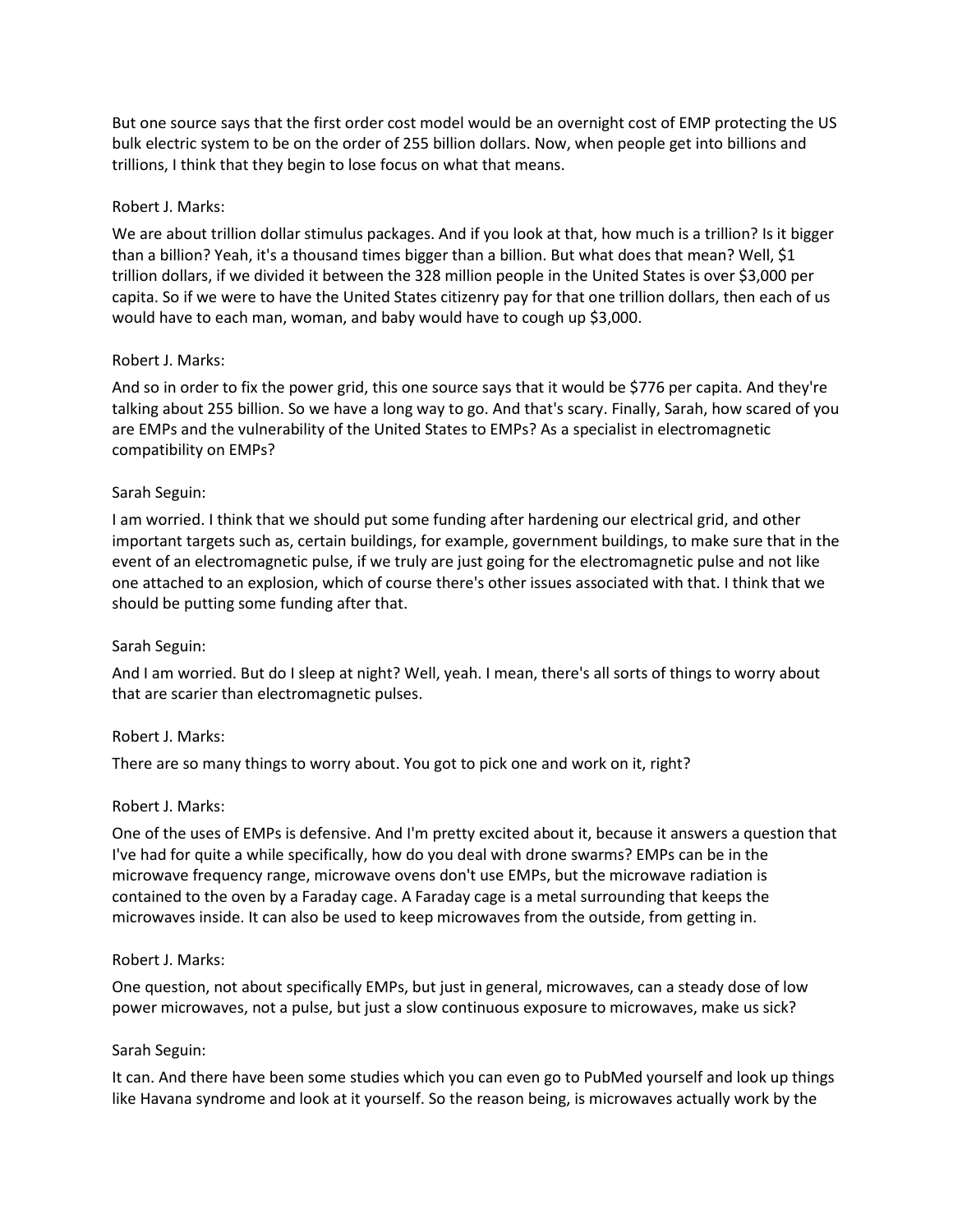fact that they operate at the resonant frequency of water. Which is 2.45 gigahertz. And water is a polar molecule. And basically what happens is these microwaves generate electromagnetic energy at 2.45 gigahertz, and they have mixers that send it all over the metal cavity of the microwave. And then while these electromagnetic waves are bouncing around the cavity of the microwave, the polar molecule that is water will basically want to continuously realign in itself, which with the electromagnetic wave.

## Sarah Seguin:

And so this water molecule moving around, then causes the food to heat up, which is why if you put something that's not really high in water into your microwave, it doesn't heat up. So how does that relate to the human body? Well, I am not a physician or medical doctor, but in general, most figures out there say that we, as humans, are made up of what, like 80% water. And so continuously realigning our water molecules and heating us up could have very bad effects on us.

Robert J. Marks:

Okay.

### Sarah Seguin:

But 2.45 gigahertz, does that sound like a familiar frequency to you as well? 2.4 gigahertz is actually wifi, right? So then you're like-

### Robert J. Marks:

Oh, so I wonder if people have done this research into putting cell phones next to your head and cell phones, of course, work on microwaves at the same frequency as your microwave oven. And is that going to fry your brain? Is that?

### Sarah Seguin:

So at the power levels in general, like for example, one of the conferences I always go to for IEEE the EMC [Symposium 00:37:12], they do have papers on this sort of thing. And you can Google for papers, go to Google Scholar or whatever for papers on this sort of thing. In general, at the power levels that we are subjected to by our wifi, by our cell phones, in general, they probably aren't going to hurt us. Although, the jury still's out, they are still doing studies about that.

### Sarah Seguin:

But if you were to just increase the power a bit more, it has been connected with all sorts of possible brain injury, unfortunately. So yes, microwaves can damage a human, but it has to be at the right power levels. At least that seems to be the answer in the relevant literature right now.

### Robert J. Marks:

Interesting. Yes. You mentioned, I think the Havana studies, where I think it was Russia, is suspected of using microwaves in Havana in 2016, to make some of the US ambassadors sick. And that's where the Havana thing came from. One of the things I read in a Forbes article, the Forbes article was entitled, The Pentagon Fears That Deadly Microwave Weapons Are Undetectable.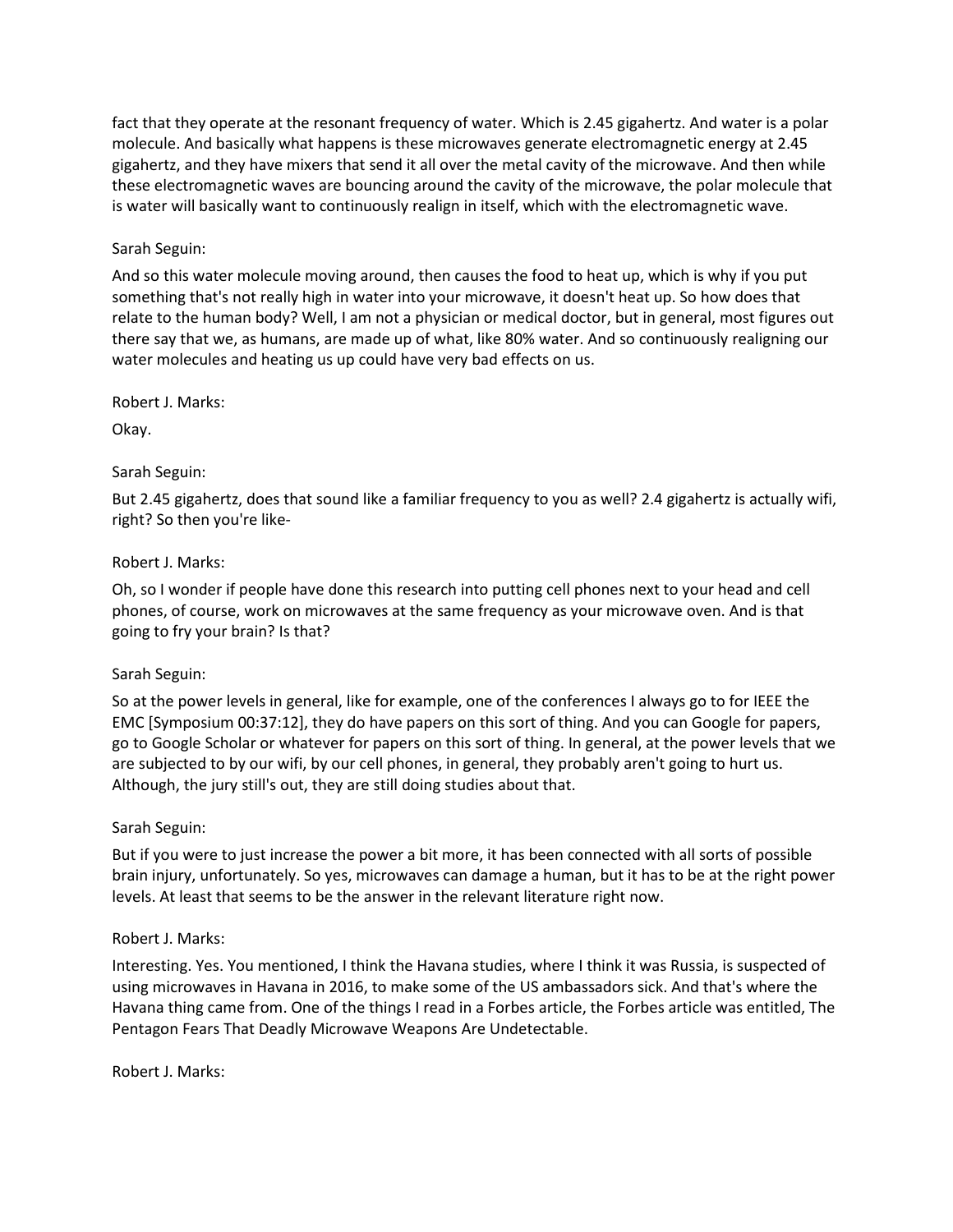It says that the US is concerned because the radiation that makes us sick, the microwave radiation is hard to detect, is this right? Can you detect these low doses of microwaves? If, say for example, I'm in an embassy somewhere, and I want to detect whether some adversary is zapping me with a continuous stream of microwaves.

# Sarah Seguin:

So when the news originally broke, I've been kind of fascinated about this myself, about Havana syndrome. And then I kind of dug in more to it. I was fascinated with like, "Can we detect this?"

Robert J. Marks: Mm-hmm (affirmative).

# Sarah Seguin:

And the answer is, is I actually think that we can. I think that we could make little sensors that are the size of a cigarette pack, if you will, or a gum pack, maybe a little larger a couple of gum packs. And that if you kept it always on, it could maybe have for example, a warning when electromagnetic waves, particularly, microwaves went above a certain level.

# Sarah Seguin:

And so I read that Forbes article as well. Thank you for giving me that Forbes article, but I disagree. I think that we could build detectors. And for example, it seems like what Russia is suspected of doing, or some other combatant is that they deliberately focus the energy at the building probably. So it seems to me, you could also put certain detectors in a building. Because certainly, microwaves that don't hurt us, like with our cell phones, those are measurable. Because if they weren't measurable, we wouldn't be having cell conversations. Right?

Robert J. Marks:

Exactly.

# Sarah Seguin:

I won't talking to you over the wifi. So when I read that I was very skeptical. I mean, of course maybe they know something I don't. And I'm sure they know a lot that I don't. But I do think that you could build a detector and I'm kind of fascinated with the possibility of doing that.

# Robert J. Marks:

Yeah. Yeah. You make a good point. If we already have microwave detectors, except they're not used for detectors, those are our cell phones. They receive signals that are microwave frequencies. And our phones can detect them. So why can't we monitor and detect signals at a higher level? The ones that make us sick?

### Sarah Seguin:

I would certainly think you could. Apple, I think locks it out the last time I checked. But in general, you could get an Android device and put on a better wifi, or they do already have wifi antennas, and you can see the levels. You can walk around your house and see the levels of the wifi. And find, for example, if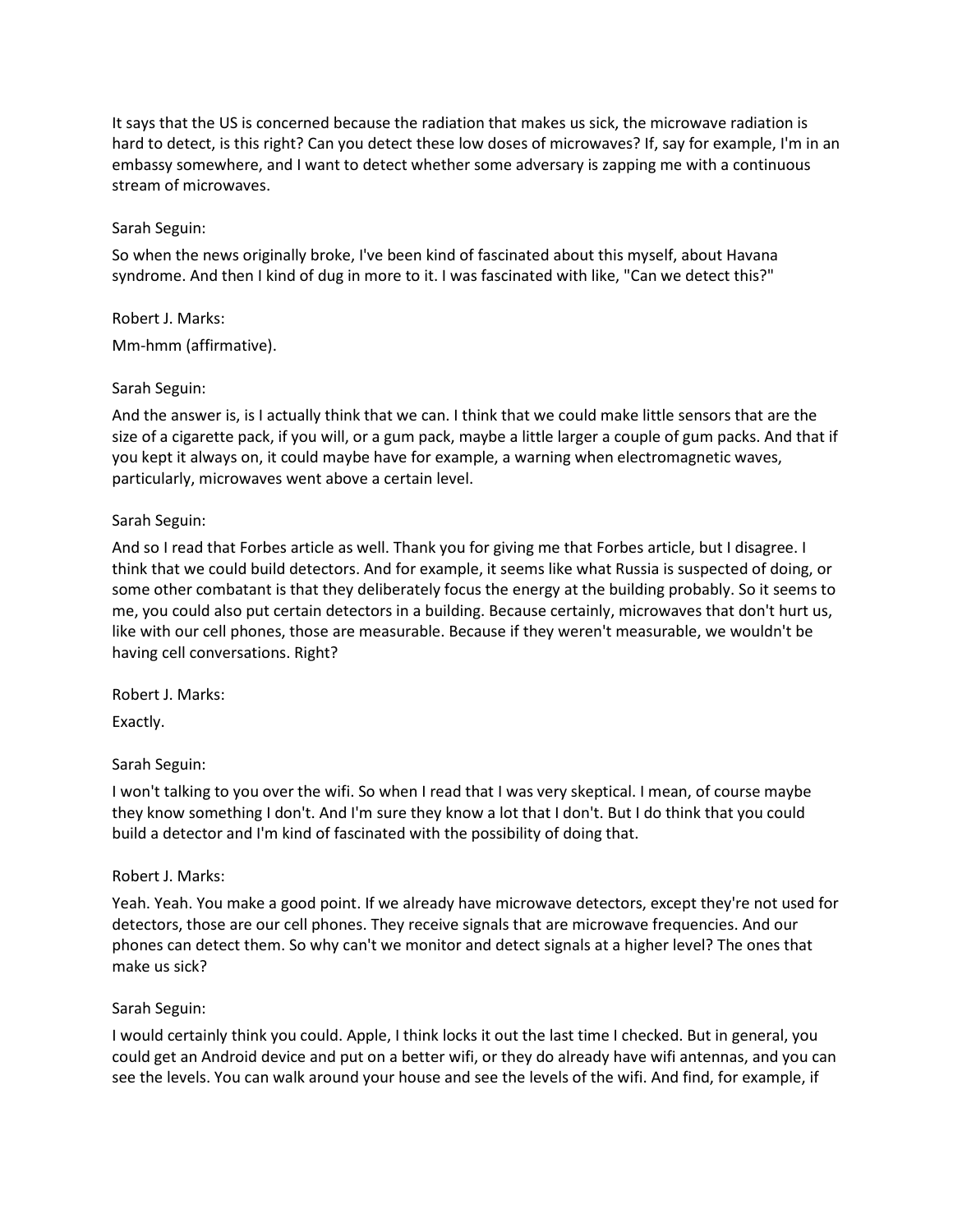you wanted to make your wifi better, find the low spots or the high spots and put repeaters where the low energy is.

#### Robert J. Marks:

Yes. I was doing some research with our mutual friend, [Charlie Bailis 00:41:10], and we went out to the Waco Airport, and we turned on one of these devices that not only detected it, but could identify the cell phones. It was really spooky. Because we walked by and we got one name just out of the air. And we said, "Wonder who this is?" So we Googled it and we found out he was a student at Baylor University. I mean, it's scary if they could detect that they should be able to detect microwaves that hurt you. So yeah. I totally agree with you.

### Robert J. Marks:

So back to EMPs, we know that the low level microwaves can have a long term effect on you. What about an EMP? Well, an EMP, which is a pulse, as opposed to a steady dose of microwaves will that have an effect on humans?

### Sarah Seguin:

Well, you made a really good point. Humans are really resilient. I mean, that's why we've done so well over the years. And so in general, what happens and of course, as I said, I'm not a physician, but in general it's time to exposure. So an EMP would be a very short event. I mean, unless you were at the source of the EMP, that might be different. But in general, for a very short event, people are probably going to be just fine.

### Sarah Seguin:

The microwaves affecting those people, it was very long term exposure at higher than normal microwaves that would normally be propagating around your house for wifi, or for your phone or whatever. But it was for a very long period of time. Whereas, an EMP, the whole idea behind it is, it's a very brief event that causes large transient currents to be induced on the devices that are affected.

### Robert J. Marks:

Okay. And so we wouldn't have large currents induced in our biological selves is probably the answer, right?

#### Sarah Seguin:

Yeah. Probably not. Like I said, though, if you were right next to it, there is a possibility that an EMP could have an effect. But in general, over the widespread area that it had an affect, I don't think so.

### Robert J. Marks:

Okay. Well, let's talk a bit about EMPs and warfare. Clearly, anybody that has a capability of doing a thermonuclear bomb, is going to be a potential source of EMP in a warfare scenario. There are also missiles, I understand which be launched, and detonated and their detonation gives a smaller EMP sort of pulse. So we have these bullets that we can aim towards people and things like aircraft carriers, and they would have an EMP effect.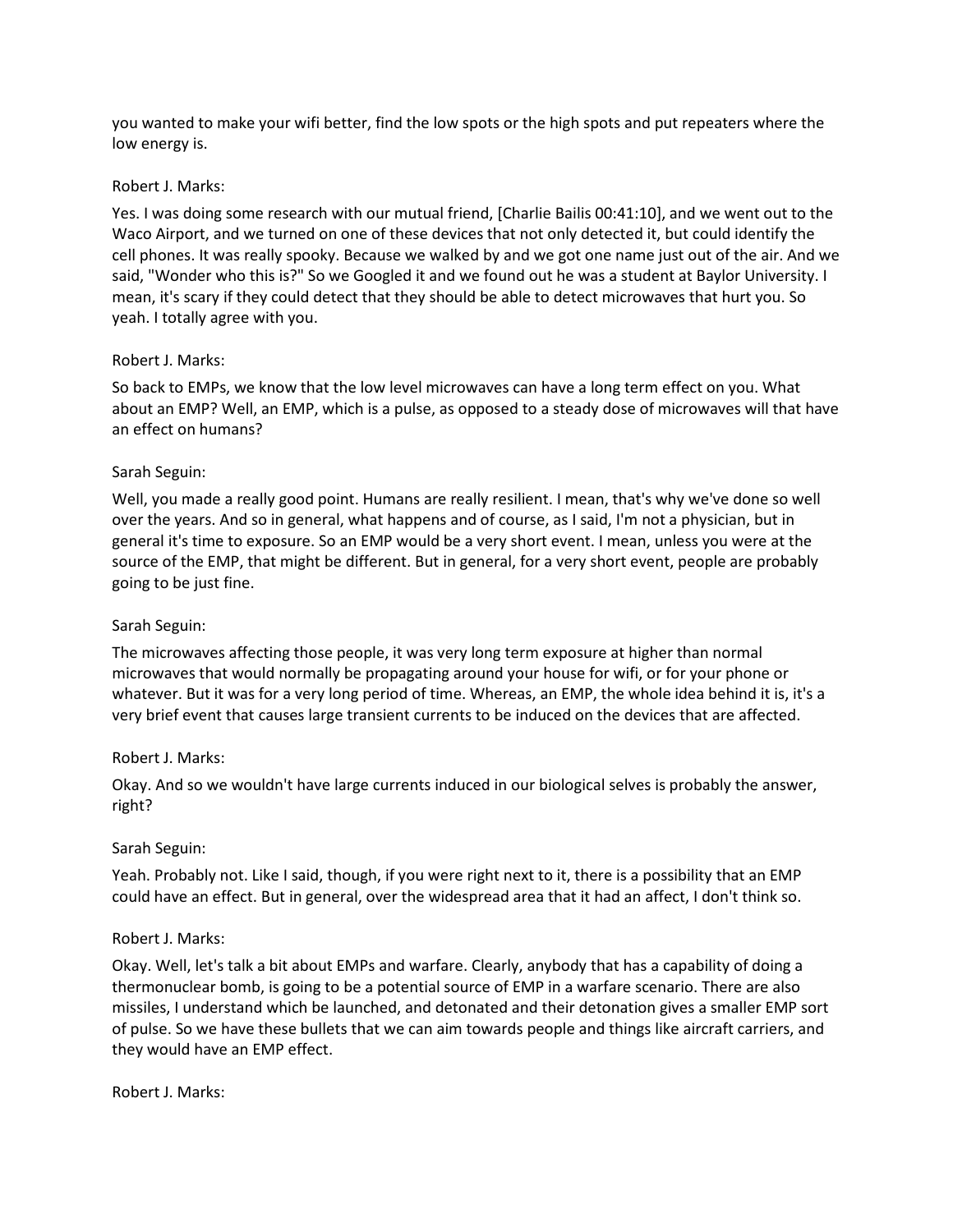Aircraft carriers are awesome tools of warfare, but in modern hot warfare, when high tech missiles are exchanged, aircraft carriers are sitting ducks. Their entire purpose is to sit there and get the planes in the air, then they will probably be destroyed and sunk, unfortunately.

### Robert J. Marks:

But with the EMPs, we get a different sort of story. There's a potential that EMPs can take out the planes by disabling their electronics. What can EMPs do to, for example, aircraft in the air?

## Sarah Seguin:

So we are fortunate to some extent that aircrafts would not fly without some hardening to electromagnetic pulses. Because they have to be hardened into things like lightning. Lightning of course, is basically a natural phenomenon that creates electromagnetic pulse. So of course, now, the people creating an electromagnetic pulse would know that these aircraft have some hardening to lightning. And probably I, imagine electromagnetic pulse, because if we're talking about military vehicles or are we talking about passenger?

# Robert J. Marks:

No. We're talking about military vehicles. Yes.

# Sarah Seguin:

Okay. So when it comes to military, they already do build a lot of that. There's various military standards. But are they still vulnerable to electromagnetic pulses if they were made to directly target them? Yes. And they are particularly vulnerable. Because they're in the air and if their electronics just stopped working, especially, for something like a helicopter, that doesn't have any sort of like natural help to stay in the air, it would just fall out of the sky.

Robert J. Marks:

Like a rock.

Sarah Seguin:

Yes.

# Robert J. Marks:

One of the other things that we have in the military, in our tool chest, is submarines. And they are probably the most stealth of all warfare tools. They are under the water and you can't use radar on them. Cause electromagnetics doesn't go through water. I've heard it described as the same thing as a laser pointer, shined through a glass of chocolate milk. It doesn't go very deep into the chocolate milk. It just attenuates and nothing happens. That's a reason that we use sonar underwater as opposed to radar.

### Robert J. Marks:

So the question arises now, will EMPs work on a submarine, will submarines be disabled by EMP blasts?

Sarah Seguin: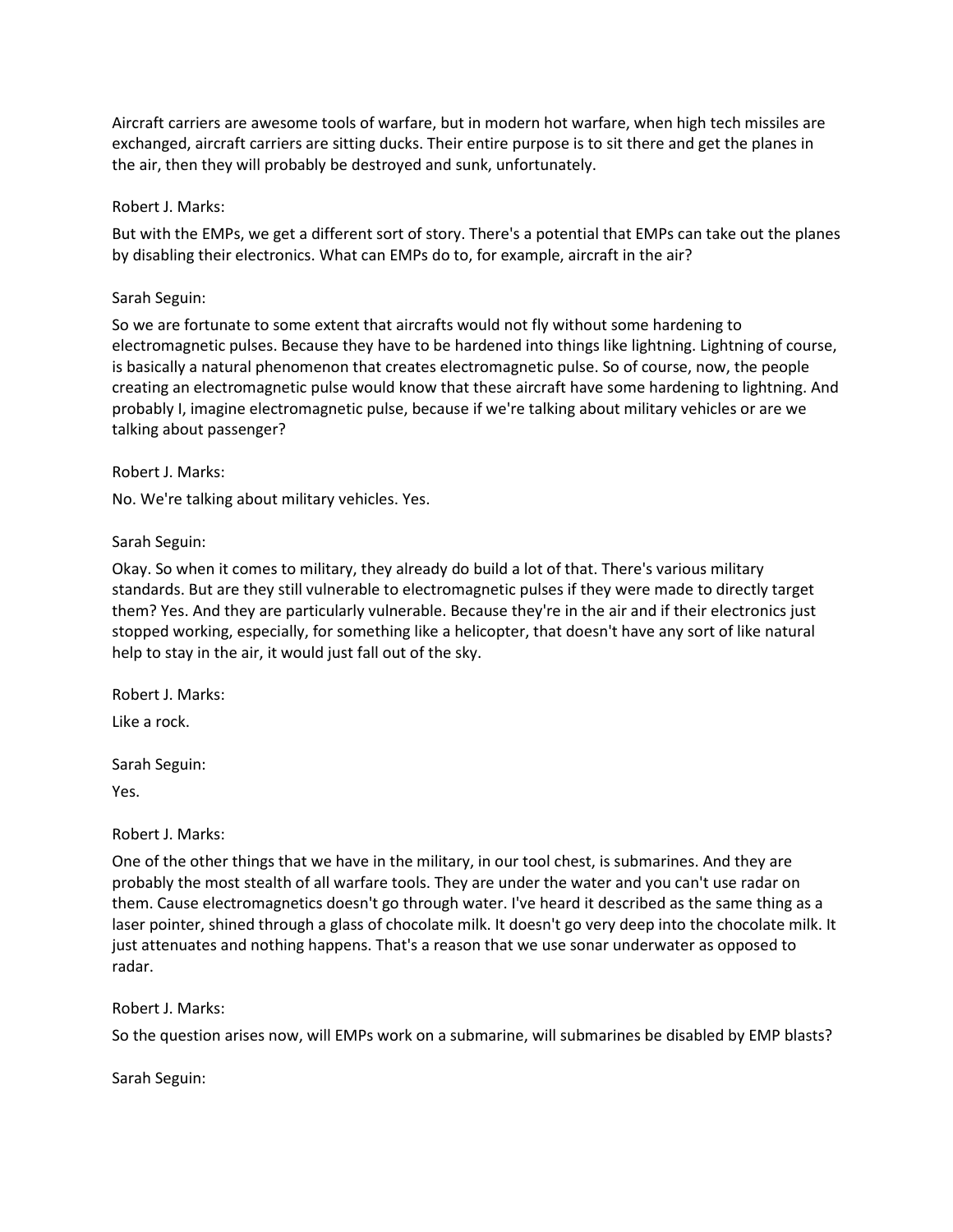The answer to that is generally if they're under the water, they'll probably have some shielding, and have some protection. However, there is some vulnerability that someone could know with knowledge, create an EMP that could possibly affect a submarine. For example, when a submarine is surfaced, that is not its natural state from a design standpoint. And then, for example, if some people were out on the deck while it's surfaced or something, then you have more openings and also a direct path that is not... We'll call the water, having, the way you said sort of a shielding effect, if you will. It doesn't have the water to shield it from that electromagnetic energy. So if it is surfaced or possibly if they knew while the periscopes? [inaudible 00:47:16]-

# Robert J. Marks:

Yeah. Periscopes. So let's talk about periscopes. If there was a periscope, could the electromagnetic pulse go down the periscope and hit the submarine?

# Sarah Seguin:

It possibly could. It would depend on how the periscope is designed. I'm certain that there's some really smart folks designing submarines, group of folks, if you will. So they probably do think about things like that. But it could be designed. Or for example, perhaps, you could create a missile that is not designed to actually do damage to the submarine, but just get close enough to the submarine such that you could make it subject to an electromagnetic pulse.

# Sarah Seguin:

Now, the thing that we have naturally working for us, in the case of a submarine and hardening towards electromagnetic pulses, is the fact that it's just a big metal box that in order to survive the pressures of the water, it's basically welded and connected really well. Well, it turns out that also makes a really excellent shield to an electromagnetic pulse.

### Sarah Seguin:

But if you could Pierce it just a little bit, say not enough damage to sink the submarine, but pierce it enough to get inside that shell, then you could create an electromagnetic pulse that went off to affect the electronics. So there a little more immune than for example, airplanes, but there could be a possibility for a creative electromagnetic pulse that could affect a submarine. But highly unlikely,. There are lots of other easier ways to affect it.

### Robert J. Marks:

That's fascinating. We have a colleague at Baylor, Dr. [Eric Blair 00:48:56], who served on a nuclear power submarine, and he would go down under the water for long periods of time. Total blackout. No news, no communication. And nobody knows where these submarines are at. It is incredibly stealth. I want to talk about swarms a little bit.

### Robert J. Marks:

One of the things that I raised in my book, The Case for Killer Robots, is the most chilling, I think of application of artificial intelligence. And that is autonomous swarms of drones. And the problem with swarms is they're hard to destroy. You go kick over an anthill and you stomp and kill most of the ants. You come back in a week and that anthill is rebuilt. You got to get them all in order to destroy the total anthill, the total swarm. It's the same thing with swarms of attacking drones, you have to get them all. And if a few sneak through, they can still accomplish the mission.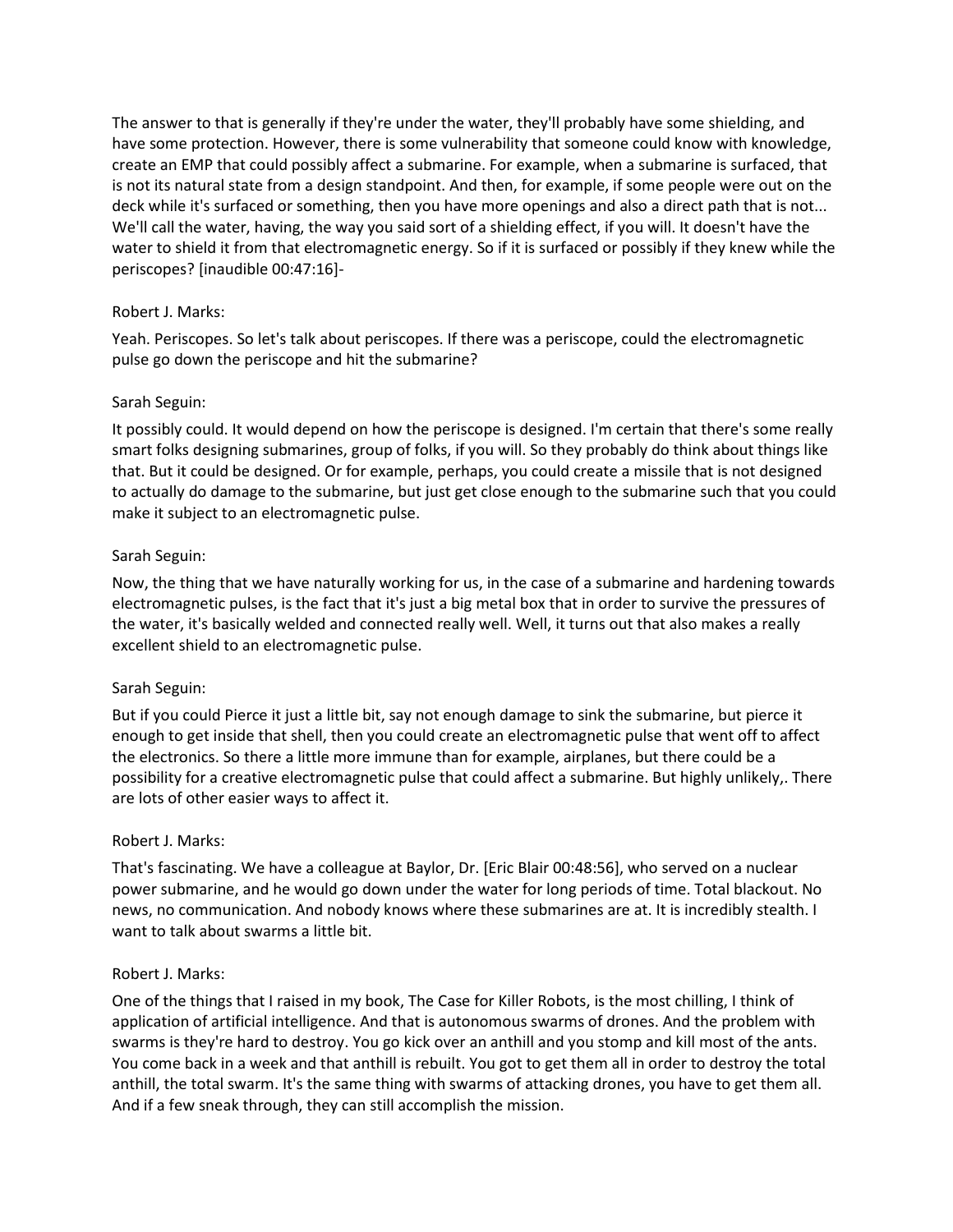#### Robert J. Marks:

And if they're autonomous, it's really scary stuff. If you want to get some chills on what swarms can do, watch the movie, Angel has Fallen, with Morgan Freeman as the President. It has in the beginning, an attack of one of these drone swarms.

#### Robert J. Marks:

So how do you defend against these things? Well, one of the things you can do is have dog fights that is launch your own defensive swarm and have them go up and engage these drones one at a time. But I tell you, doing that would require some really heavy technology, and would be very expensive to do.

#### Robert J. Marks:

Israel, has developed a laser weapon that can take a drone out of the sky, but one drone at a time. So you'd need a lot of these laser weapons to take the drones out of the sky. And I always wonder how these laser weapons would work on a cloudy day. I'm not sure what they do.

Sarah Seguin:

I think they'd have troubles.

#### Robert J. Marks:

They would have troubles. Now, Sarah and I, Dr. Seguin and I talked way before it was announced that Russia had come up with the solution. She had the idea of using EMP weapons. Now, this would not be a thermonuclear explosion. This would be I believe like a super Ray gun that you could point towards a swarm and totally disable them.

#### Robert J. Marks:

So Sarah, how would a Ray gun that you could aim at a drone, a swarm and take out all the drone swarm. How would did that work? Do you think they'll be effective?

#### Sarah Seguin:

I think that they could be effective. But generally, probably, have to be in very close range I think, of the drone swarm.

Robert J. Marks:

Oh, because of the attenuation of the beam as it goes out.

Sarah Seguin: That's correct.

Robert J. Marks: The spreading. Okay.

Sarah Seguin:

Yeah. Yeah. Cause as it propagates, it's going to attenuate quite a bit. What's interesting is that it's definitely possible. And you could just say that you don't, or you aren't concerned with the biological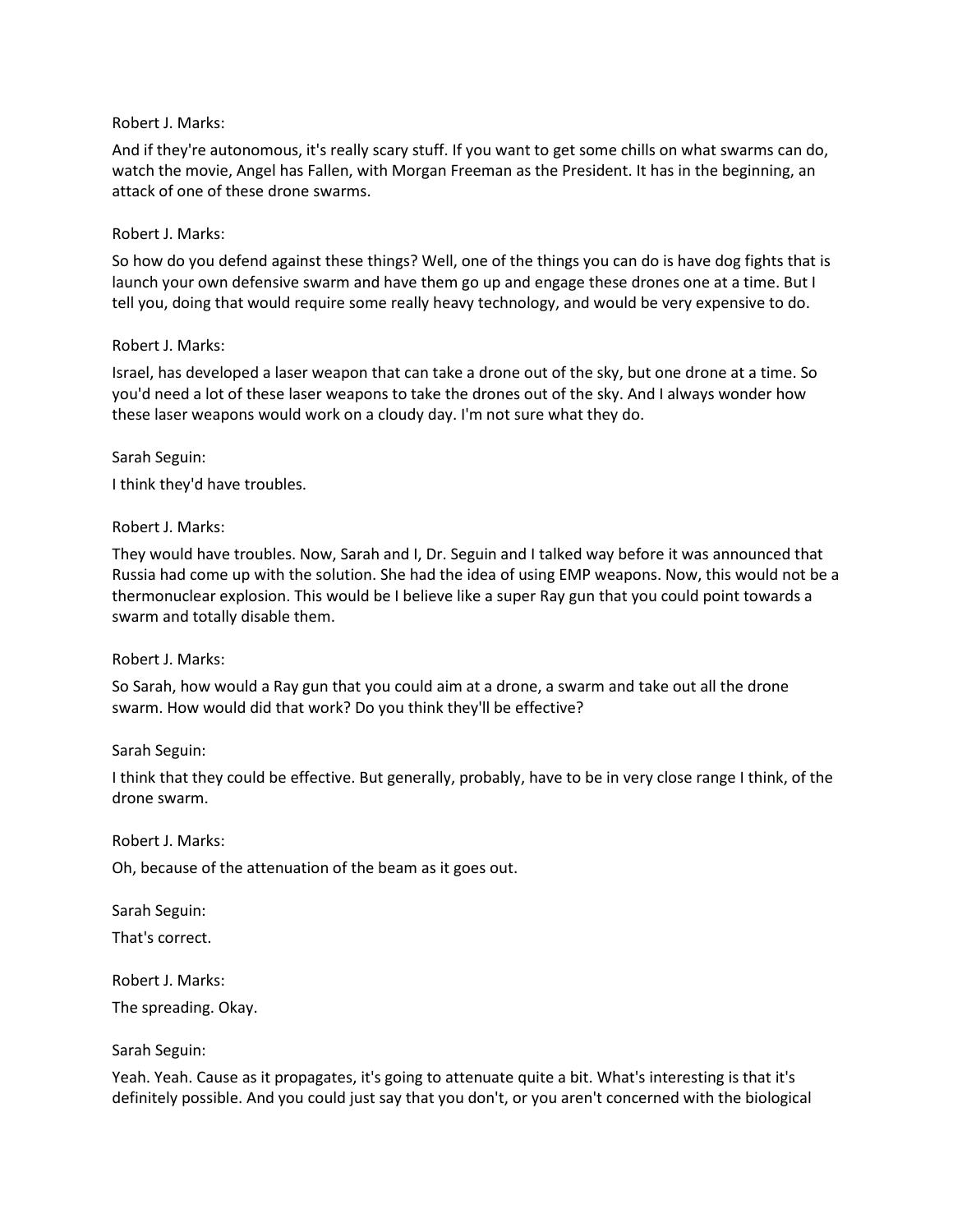cost. So definitely at these high levels, humans if they were exposed to this, or animals, would probably have some effect. Because they're literally just radiating a large amount of electromagnetic energy towards this.

#### Sarah Seguin:

And in general, because it's not associated with an explosion, they probably have to give it a larger amount of exposure time to induce the currents to cause these electronics to fault.

#### Robert J. Marks:

I see.

# Sarah Seguin:

Obviously, there's a human cost if you're under attack from a drones swarm. And there's a worry of various assets that you want to protect. But also to create that amount of energy, you can definitely direct it, but it's only so directional, as anybody knows, who's tried to shield electromagnetic energy, it's definitely or tried to propagate it, it's still going to propagate behind it and around it.

### Sarah Seguin:

So I think that it is possible to create a weapon. Of course, it's a lot easier to create one if you know the specific vulnerabilities of the drone. But the idea is that you need a defensive system that doesn't know the vulnerabilities of the drone.

## Robert J. Marks:

Okay. And then in the next step of the arms race, it would be hardening the drones. But hardening the drones would increase the weight, and therefore, the mobility and the time that the drones can spend in the air. Right?

### Sarah Seguin:

Yeah. One easy thing that you can do, for example, what they do now to airplanes that are made out of carbon composite to help part in them for lightning, for example, is they use metalised paint. And so that is definitely one thing you can do, is sort of like if you will, spray paint, it's a little bit more complex than that. Cause you need a certain amount to shield, et cetera, et cetera.

### Sarah Seguin:

But if you were to basically use conductive paint on these, but even that, for a drone, which in general is going to be extremely light, that's going to add an amount of weight that might not be acceptable as well. So I think the idea with a swarm is that you just build a bunch of cheap things that in general you know it's vulnerabilities. But it'd be very hard to, for example, with a directed electromagnetic energy that you could bring them all down with. So it's about overwhelming the weapon.

### Robert J. Marks:

Oh my goodness. I mentioned that you and I had talked about this a while back. And we're begin to think seriously about it. It was totally your idea. But then there was a Forbes article, entitled, Russia's Developed an EMP Weapon Against a Drone Swarm. So Russia has developed your idea and I'm not sure if the United States has something equivalent. But I certainly hope so. Because this is chilling stuff.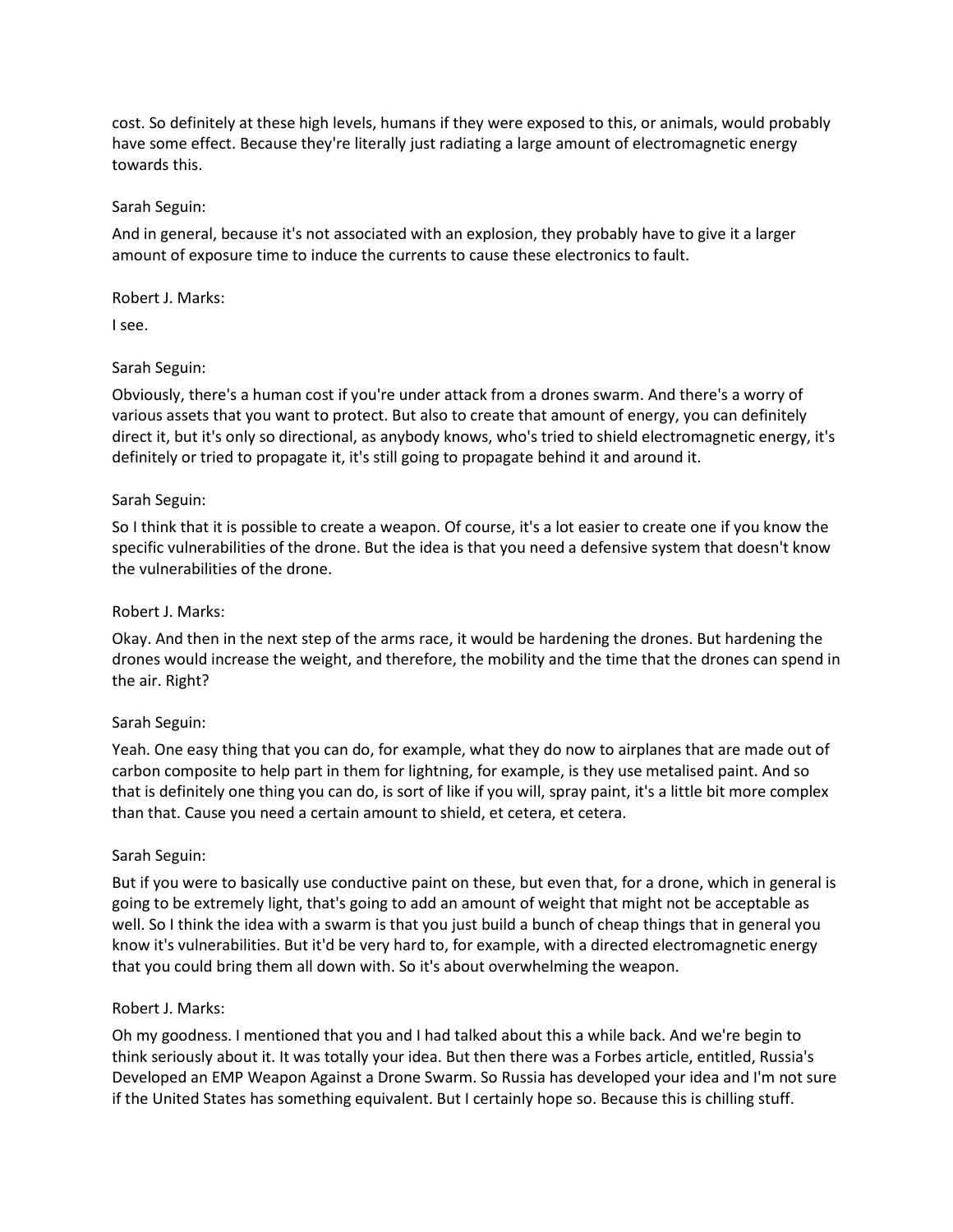Robert J. Marks:

Again, the drone swarm, I think the autonomous unmanned drone swarm is one of the most chilling applications of artificial intelligence and warfare. Cause it's going to be very hard to defend against, I read one military expert that says they can expect up to, I think this might be a little bit of hyperbole, but he said up to a million elements in a drone swarm, which is astonishing-

Sarah Seguin:

Really?

Robert J. Marks:

Yes. Yes.

Sarah Seguin:

That is astonishing.

Robert J. Marks:

And how do you do them? You can't do them one at a time. You can't do a defensive one-on-one dog fight with all of the elements in the swarm. So the EMP sounds like a great solution. It's like having a bug spray, you can go step on the ants one at a time, and that takes forever. Or you could go spray the anthill with some insect killer and kill them all at once. That's what the EMP would do.

Robert J. Marks:

And that would be astonishing. I was really impressed with that solution. Cause autonomous drone swarms have been worrying me for quite some time. So.

### Sarah Seguin:

Well, and this is all in the open literature articles you can search. Raytheon has actually developed directed energy weapons. One of the most famous ones that's easy to Google is they have a crowd control weapon, which I don't believe was ever actually implemented as a crowd control weapon, but it was developed.

### Robert J. Marks:

Okay. You got to tell me, how do we do crowd control with an EMP device? What would be the effect?

Sarah Seguin:

It's not using an EMP. What it's using is directed energy that's at a frequency that actually causes to feel like your skin is itching.

Robert J. Marks: Really?

Sarah Seguin: Yeah.